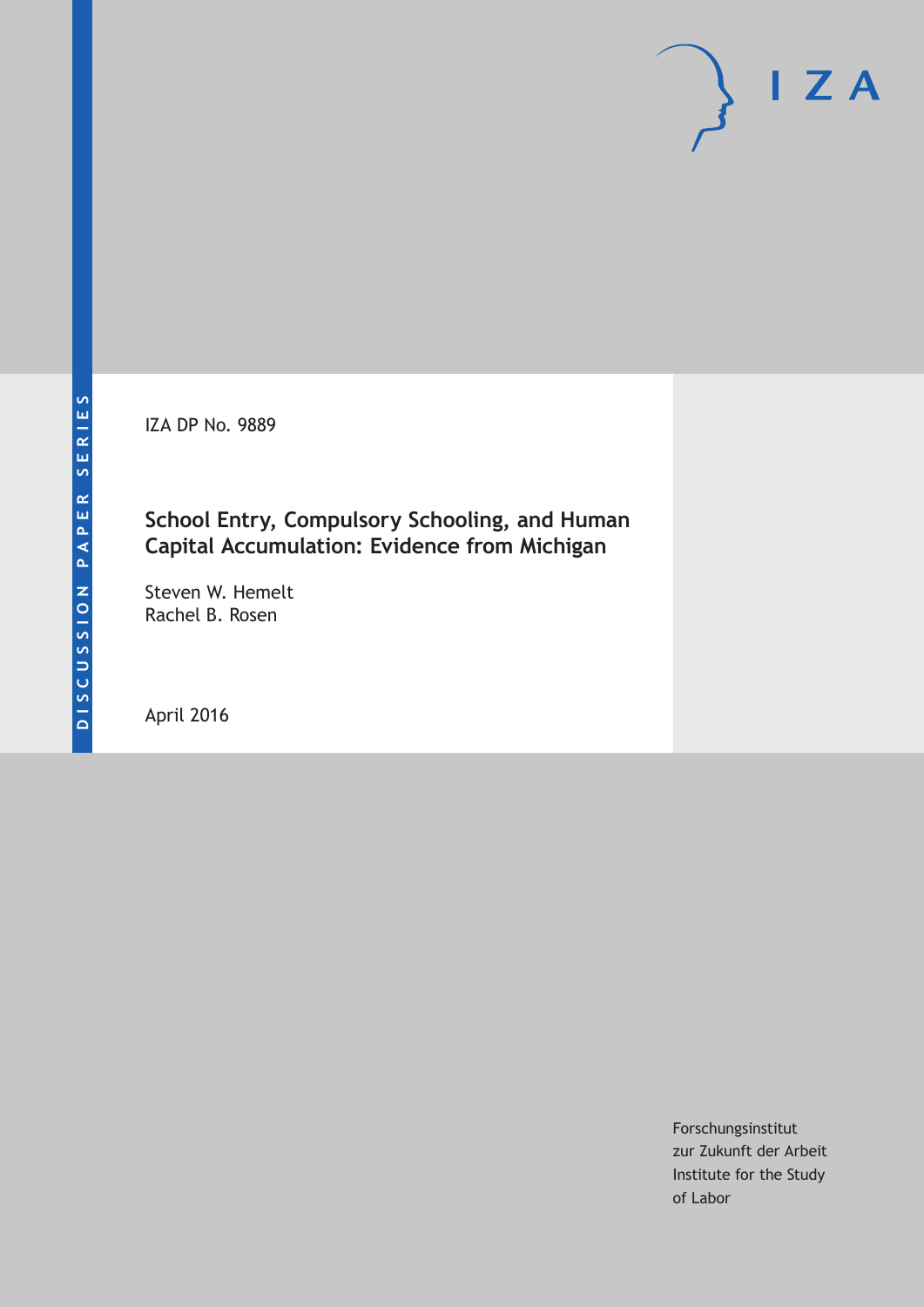# **School Entry, Compulsory Schooling, and Human Capital Accumulation: Evidence from Michigan**

**Steven W. Hemelt** 

*University of North Carolina at Chapel Hill and IZA* 

> **Rachel B. Rosen**  *MDRC*

Discussion Paper No. 9889 April 2016

IZA

P.O. Box 7240 53072 Bonn Germany

Phone: +49-228-3894-0 Fax: +49-228-3894-180 E-mail: iza@iza.org

Any opinions expressed here are those of the author(s) and not those of IZA. Research published in this series may include views on policy, but the institute itself takes no institutional policy positions. The IZA research network is committed to the IZA Guiding Principles of Research Integrity.

The Institute for the Study of Labor (IZA) in Bonn is a local and virtual international research center and a place of communication between science, politics and business. IZA is an independent nonprofit organization supported by Deutsche Post Foundation. The center is associated with the University of Bonn and offers a stimulating research environment through its international network, workshops and conferences, data service, project support, research visits and doctoral program. IZA engages in (i) original and internationally competitive research in all fields of labor economics, (ii) development of policy concepts, and (iii) dissemination of research results and concepts to the interested public.

IZA Discussion Papers often represent preliminary work and are circulated to encourage discussion. Citation of such a paper should account for its provisional character. A revised version may be available directly from the author.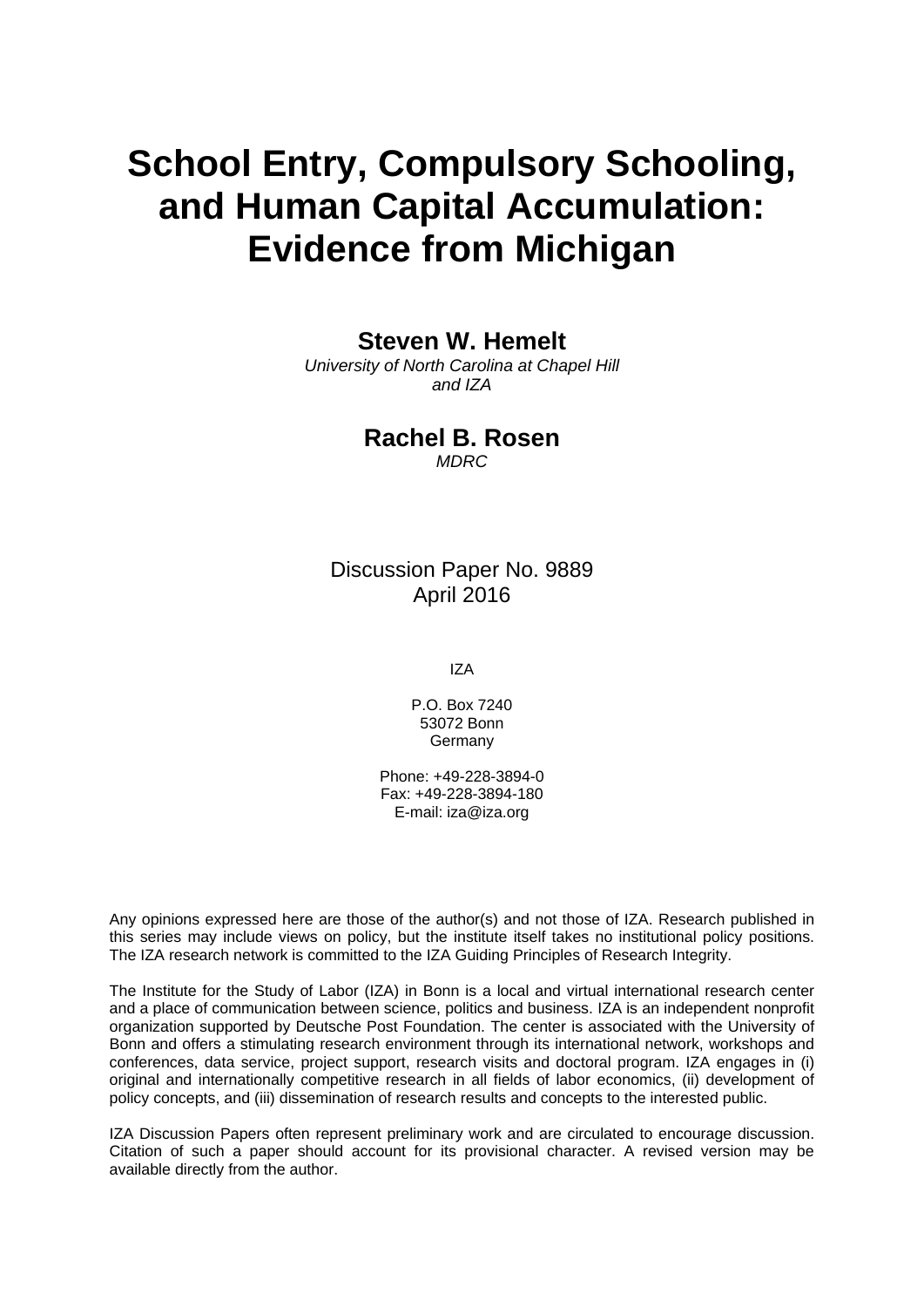IZA Discussion Paper No. 9889 April 2016

# **ABSTRACT**

# **School Entry, Compulsory Schooling, and Human Capital Accumulation: Evidence from Michigan\***

Extant research on school entry and compulsory schooling laws finds that these policies increase the high school graduation rate of relatively younger students, but weaken their academic performance in early grades. In this paper, we explore the evolution of postsecondary impacts of the interaction of school entry and compulsory schooling laws in Michigan. We employ a regression-discontinuity (RD) design using longitudinal administrative data to examine effects on high school performance, college enrollment, choice, and persistence. On average, we find that children eligible to start school at a relatively younger age are more likely to complete high school, but underperform while enrolled, compared to their counterparts eligible to start school at a relatively older age. In turn, these students are 2 percentage points more likely to first attend a two-year college, and enroll in fewer postsecondary semesters, relative to their older counterparts. We explore heterogeneity in these effects across subgroups of students defined by gender and poverty status. For example, we illustrate that the increase in the high school graduation rate of relatively younger students attributable to the combination of school entry and compulsory schooling laws is driven entirely by impacts on economically disadvantaged students.

JEL Classification: I20, I21, I28

Keywords: school entry, compulsory schooling, postsecondary enrollment

Corresponding author:

Steven W. Hemelt Department of Public Policy University of North Carolina at Chapel Hill Abernethy Hall, Campus Box 3435 Chapel Hill, NC 27599 USA E-mail: hemelt@email.unc.edu

 $\overline{a}$ \* The research reported here was supported by the Institute of Education Sciences, U.S. Department of Education, through Grants R305B110001 and R305E100008 to the University of Michigan. The opinions expressed are those of the authors and do not represent views of the Institute of Education Sciences (IES) or the U.S. Department of Education. This research used data structured and maintained by the Michigan Consortium for Educational Research (MCER). MCER data are modified for analysis purposes using rules governed by MCER and are not identical to data collected and maintained by the Michigan Department of Education (MDE) and/or Michigan's Center for Educational Performance and Information (CEPI). Results, information, and opinions solely represent the analysis, information, and opinions of the author(s) and are not endorsed by, nor do they reflect the views or positions of, grantors, MDE and CEPI or any employee thereof. We are grateful for helpful comments and suggestions from Susan Dynarski, Eric Eide, Brian Jacob, and numerous seminar participants at the University of Michigan and the Association for Education Finance and Policy (AEFP) 2014 meetings in San Antonio, TX.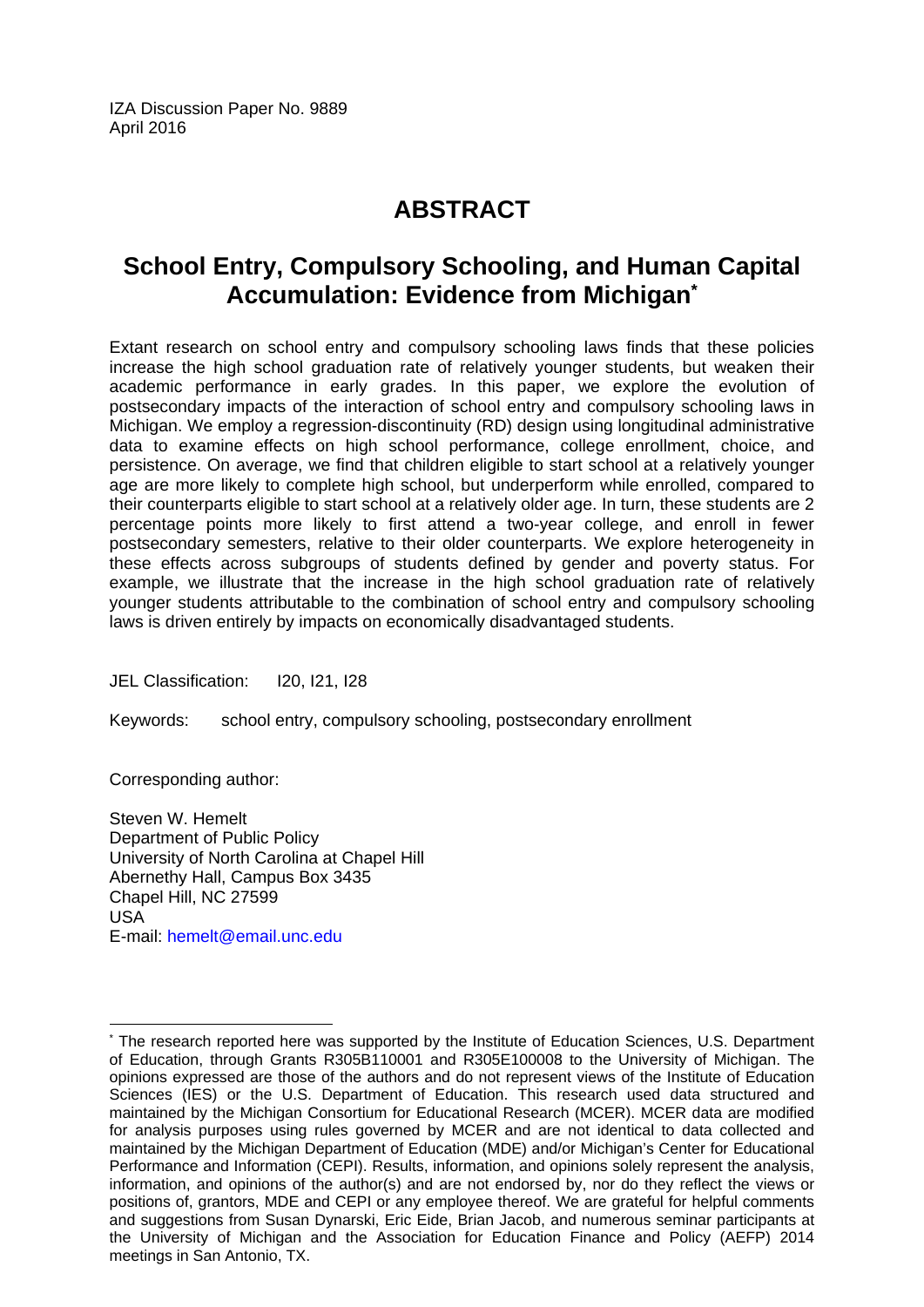### **I. Introduction**

Across the United States, two types of policies work in tandem to structure the amount of time a student is legally required to spend in public K-12 schooling. The first dictates the age at which children can start school. The second sets a minimum age at which students can drop out of school. Depending on a child's date of birth, this set of policies has different implications for the amount of time she is legally compelled to remain in school: For example, students who start school relatively young for grade reach the legal age of dropout after acquiring more formal time in school than their older peers. These two policies have spawned several lines of rich inquiry.

One line of research has focused on questions concerning the impacts of school starting age on academic outcomes such at test scores (Bedard & Dhuey, 2006; Datar, 2006; Dobkin & Ferreira, 2010; Elder & Lubotsky, 2009). The consensus from this line of inquiry is that relatively older students perform better than their younger counterparts. Recent work based in the United States and abroad argues that this performance advantage is not driven by the ability of relatively older students to "learn better," but rather by "age-at-test" effects (Black, Devereux, & Salvanes, 2010) and the stock of skills accumulated prior to kindergarten entry (Elder & Lubotsky, 2009).

A second line of research has exploited changes in the legal dropout age or the intersection of school starting age and compulsory schooling laws to examine net effects on long-run outcomes such as educational attainment and earnings (Angrist & Krueger, 1991; Bedard & Dhuey, 2006). A consensus seems to be developing that there is little to no effect of this set of laws on labor market earnings (Black et al., 2010; Dobkin & Ferreira, 2010; Fredriksson & Ockert, 2014) yet, impacts on measures of longer-run educational attainment (especially among different subgroups of students) remain less clear.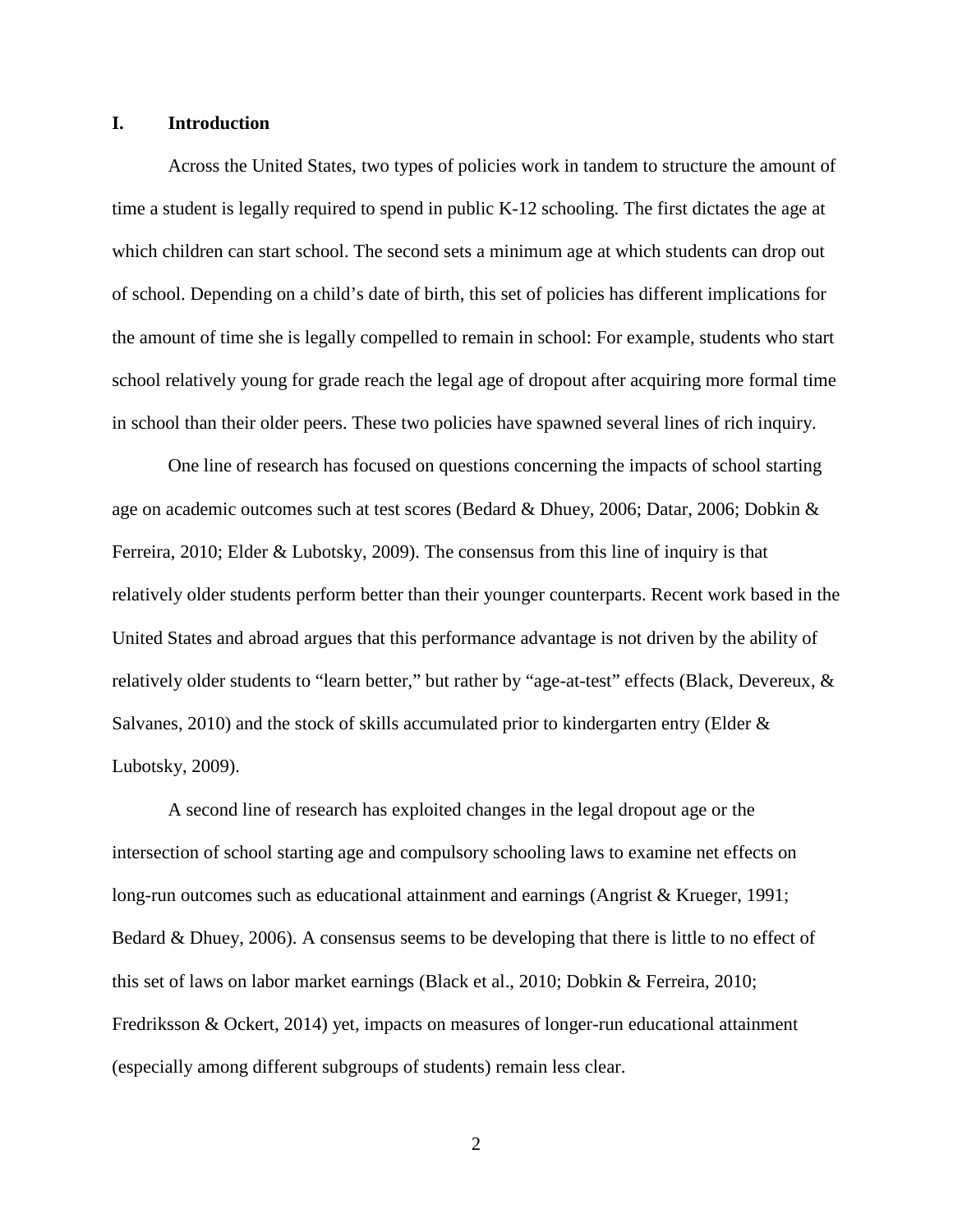In this paper, we use rich student-level administrative data from the state of Michigan covering ten school years (2002-2003 through 2012-2013) to estimate the net impact of school starting age and compulsory schooling laws on educational attainment through high school, academic performance in high school, postsecondary enrollment, choice, and persistence. In addition, we examine whether impacts on educational progression and achievement during the K-8 years found in past work appear in the Michigan context. We employ a regressiondiscontinuity (RD) design, wherein we compare the educational experiences of students whose birth dates caused them to just barely miss the calendar cutoff for starting kindergarten in a given year to students who barely met this cutoff. The identifying assumption is that these two groups of students are similar in all ways except one, the age at which they are eligible to start public schooling. Therefore, any differences in later outcomes can be attributed to this set of laws and not to other personal, family, or school-level factors known to impact progression through school, performance, and educational attainment.

Several recent studies have explored the longer-run impacts of school entry and compulsory schooling laws on postsecondary and labor market outcomes (e.g., Hurwitz et al., 2015; Dobkin & Ferreira, 2010). We add to this group of studies a few ways: First, we study the net effects of this set of laws within one state's policy context, wherein we can follow cohorts of students from elementary school through college. This allows us to clearly detail the evolution of any postsecondary effects we uncover (in terms of impacts of these laws on educational outcomes earlier in students' lives). Second, we explore how this set of laws differentially affects our postsecondary outcomes of interest by policy-relevant subgroups of students (e.g., by gender and economic disadvantage). Finally, we contribute to the collective external validity of these recent findings. In a literature where the policy settings (e.g., domestic versus international),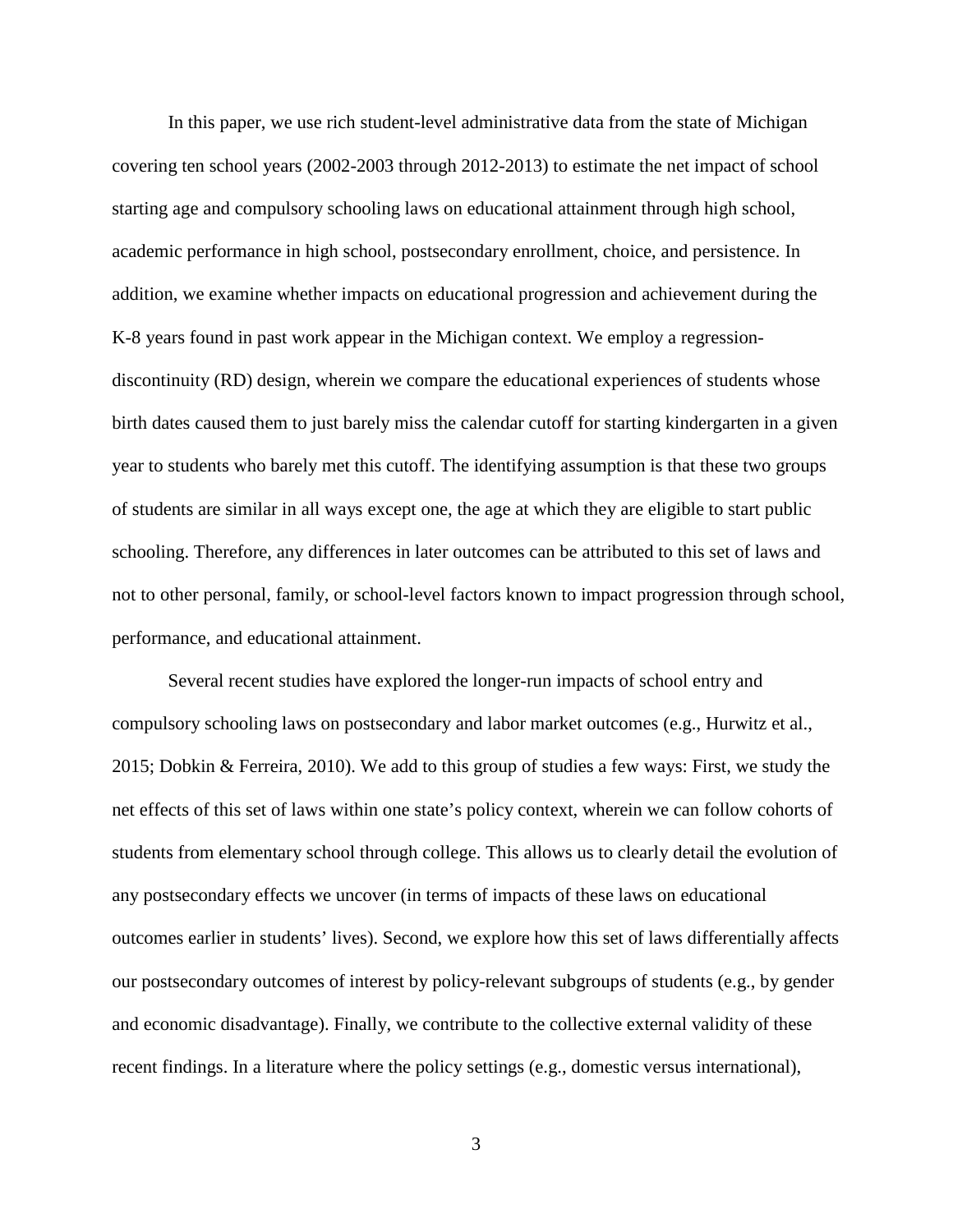samples (e.g., national versus state-specific; all students versus students with scores on a collegeentry test), and data quality (e.g., self-reported versus administrative outcomes) vary across studies, it is important to amass evidence from different policy contexts and datasets on the same underlying outcomes of interest.

To preview results, we find that students eligible to start kindergarten at a relatively younger age are about 1.5 percentage points more likely to graduate from high school, compared to their older counterparts. This effect is driven almost entirely by impacts on economically disadvantaged students (i.e., those eligible for free or reduced-price meals). Children eligible to start school relatively younger are as likely to attend college as their older counterparts, but enroll in different types of institutions. Specifically, these students are 2 percentage points more likely to first attend a two-year college. In addition, we find evidence that students eligible to start kindergarten at a relatively younger age enroll in fewer semesters of college, within three years of expected on-time high school graduation. We discuss heterogeneity in these postsecondary effects by students' gender and poverty status.

The paper unfolds as follows: The next section summarizes the most salient extant literature and situates our research within this body of work. Section III describes the Michigan policy context in detail. In sections IV and V, we describe our data and empirical approach. Section VI presents our main findings. Section VII concludes with a discussion of the policy implications of our results.

#### **II. Literature Review**

Angrist and Krueger (1991) were the first to recognize the natural experiment created by the intersection of season of birth, school starting age, and compulsory schooling laws. They concluded that about 25 percent of potential dropouts remained in school because of compulsory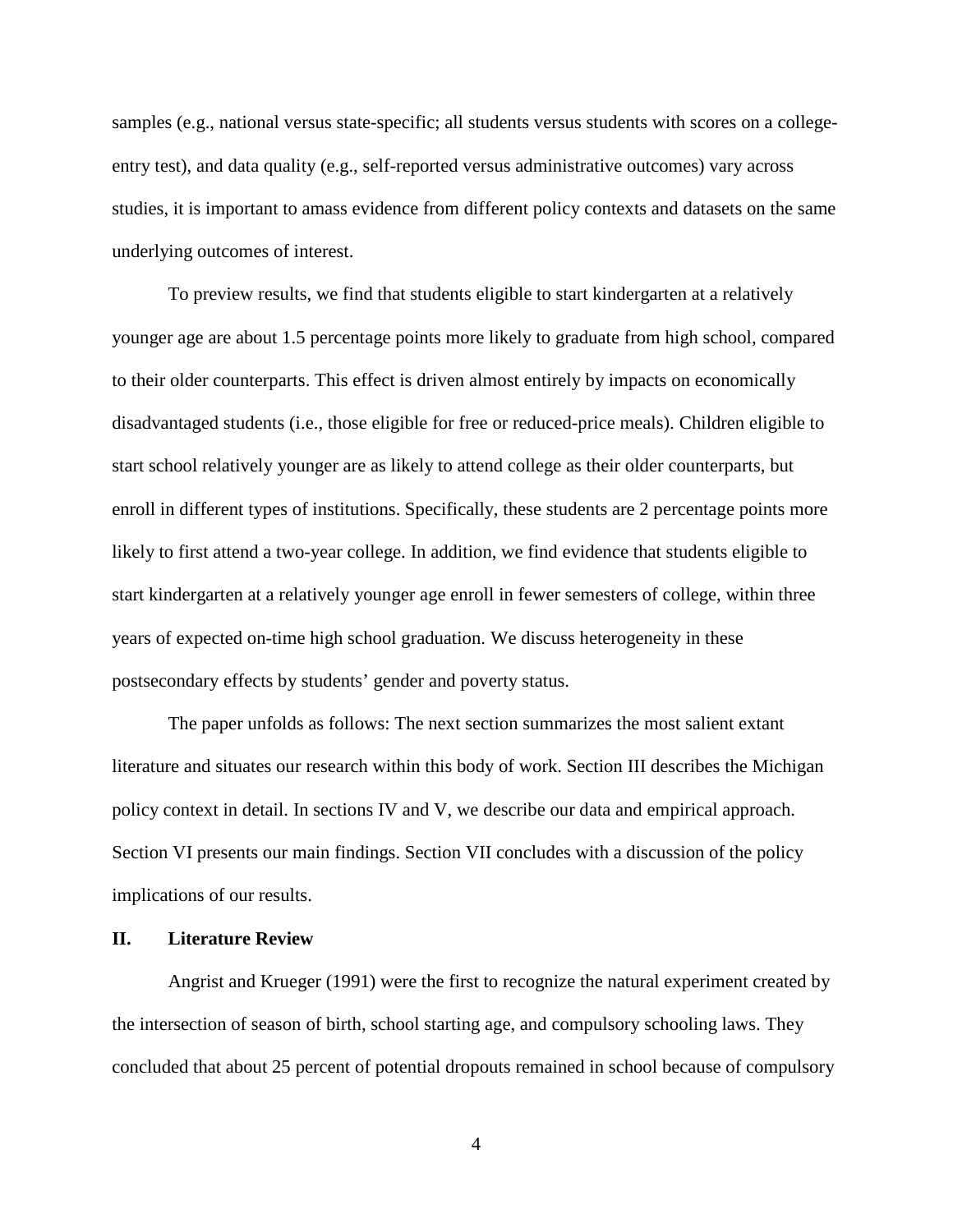schooling laws. Since their seminal work, and adopting similar methodologies, many researchers have examined the impacts of school entry and compulsory schooling laws on educational, labor market, and socio-behavioral outcomes (Angrist & Krueger, 1992; Bedard & Dhuey, 2006; Black et al., 20[1](#page-6-0)1; Cook & Kang, 2013; Dobkin & Ferreira, 2010).<sup>1</sup> On balance, the evidence suggests that students eligible to start school younger are more likely to graduate from high school and less likely to commit crime.<sup>[2](#page-6-1)</sup> Yet, despite these positive outcomes, there seems to be little to no effect on long-run labor market outcomes, such as wages and employment. For example, Dobkin and Ferreira (2010) use restricted-access Decennial Census Long Form data for a sample of the population in California and Texas and find no evidence that school entry laws and the additional attainment that results from such policies leads to differences in employment rates or wages. Their null findings hold across student subgroups defined by age, gender, and race. Evidence from the international context generally supports this finding. Fredriksson and Ockert (2014) follow children born between 1935 and 1955 in Sweden and conclude that age at the start of school has little effect on discounted lifetime earnings, but influences the allocation of labor supply over the life-cycle: Children who start school relatively older earn less early in their careers due to later entry into the labor market, but more around the time of retirement due to working longer. The effects may be specific to the Swedish context where there is virtually no grade retention, and all but a few children progress through school in the grade cohort to which they are assigned by date of birth.

<span id="page-6-0"></span><sup>&</sup>lt;sup>1</sup> Much of this literature has (by necessity) relied on self-reported outcome measures from the Current Population Survey (CPS), and Census data, as well as nationally representative surveys such as the National Longitudinal Surveys of Youth (NLSY) and the National Educational Longitudinal Survey (NELS; Angrist & Krueger, 1992; Dobkin & Ferreira, 2010; Elder & Lubotsky, 2009; Oreopoulos, 2007; Bedard & Dhuey, 2006). Further, the data used in most of these analyses were representative of much earlier birth cohorts (i.e., mostly children born during the 1930s through the 1960s). We use data on much more recent birth cohorts (i.e., the 1990s) to explore how the impacts of school entry and compulsory schooling laws may have evolved over time.

<span id="page-6-1"></span> $2$  For girls, Black and colleagues (2011) find that starting school younger increases the likelihood of giving birth as a teenager.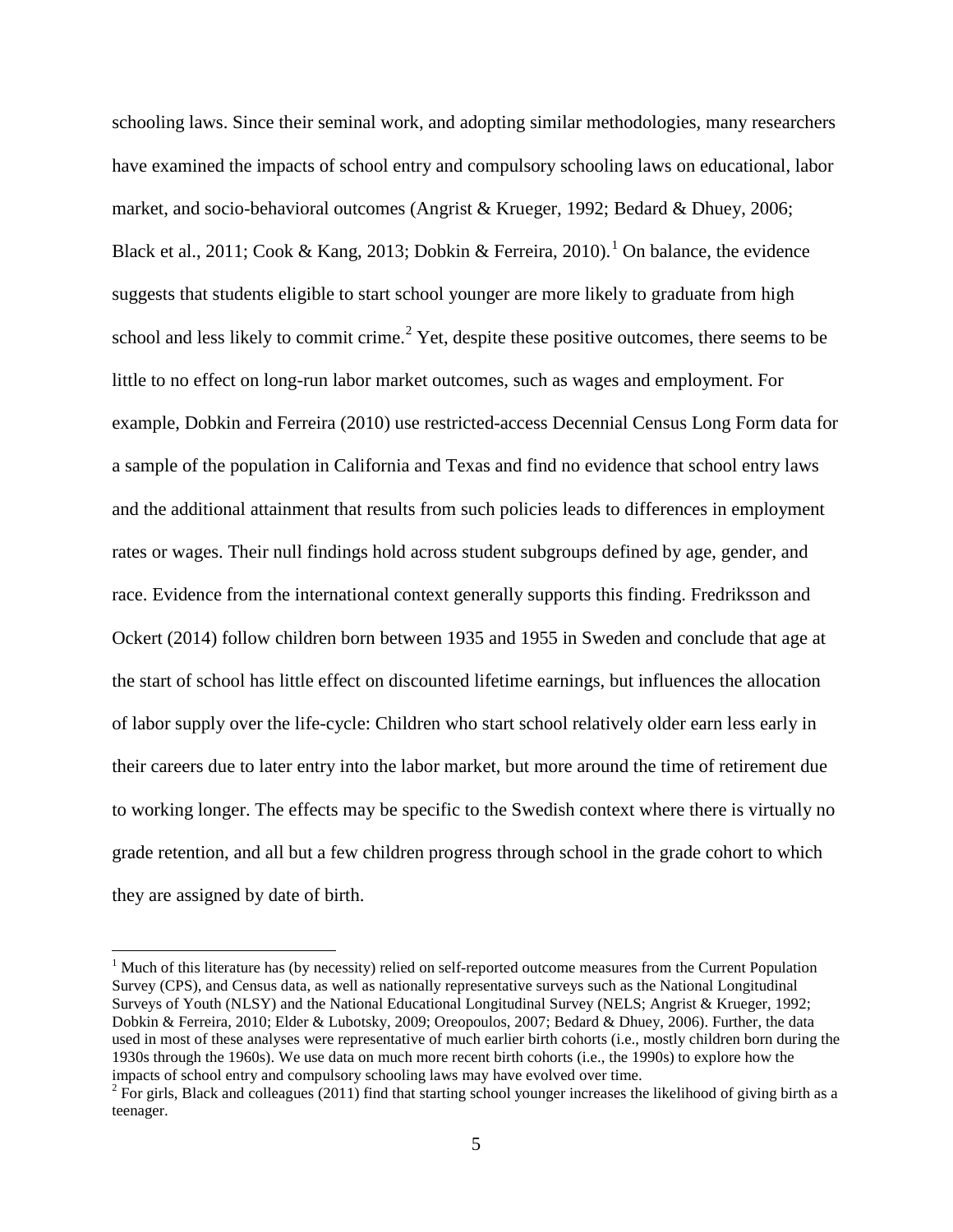Other scholars have examined the shorter-run academic achievement effects of starting kindergarten as either the relatively oldest or youngest student in a grade cohort. These studies consistently found that students who start younger have weaker short-run academic performance than their older peers, in both domestic and international contexts (Bedard & Dhuey, 2006). However, there is disagreement in the literature about how long this age-advantage lasts. For example, while Smith (2009) finds that older students consistently perform better on tests through grade ten, Elder and Lubotsky (2009) find that age-based differences in academic performance almost completely disappear by grade eight. We add to this line of inquiry by exploring the net impact of school entry and compulsory schooling laws in Michigan on students' performance on the ACT test in  $11<sup>th</sup>$  grade, which became mandatory for all Michigan students in 2007.

Regardless of the duration of any advantages, parental perception that being relatively old for grade is academically (and athletically) beneficial for students has led to increases in the number of students starting school a year later than when they were eligible (i.e., "red-shirting"). This practice has been utilized more frequently with white boys from more economically advantaged households, and least utilized by parents of Black and Hispanic children, who are also often less financially well-off and may not be able to afford an additional year of childcare outside the public school system (Deming & Dynarski, 2008). Variation in such practices by gender, race, ethnicity, and income level underscores the need to better understand the impacts of school entry and compulsory schooling laws on longer-run outcomes for these subgroups of students. We leverage our large, detailed, state-level administrative dataset to examine the evolution of any subgroup effects within one policy context.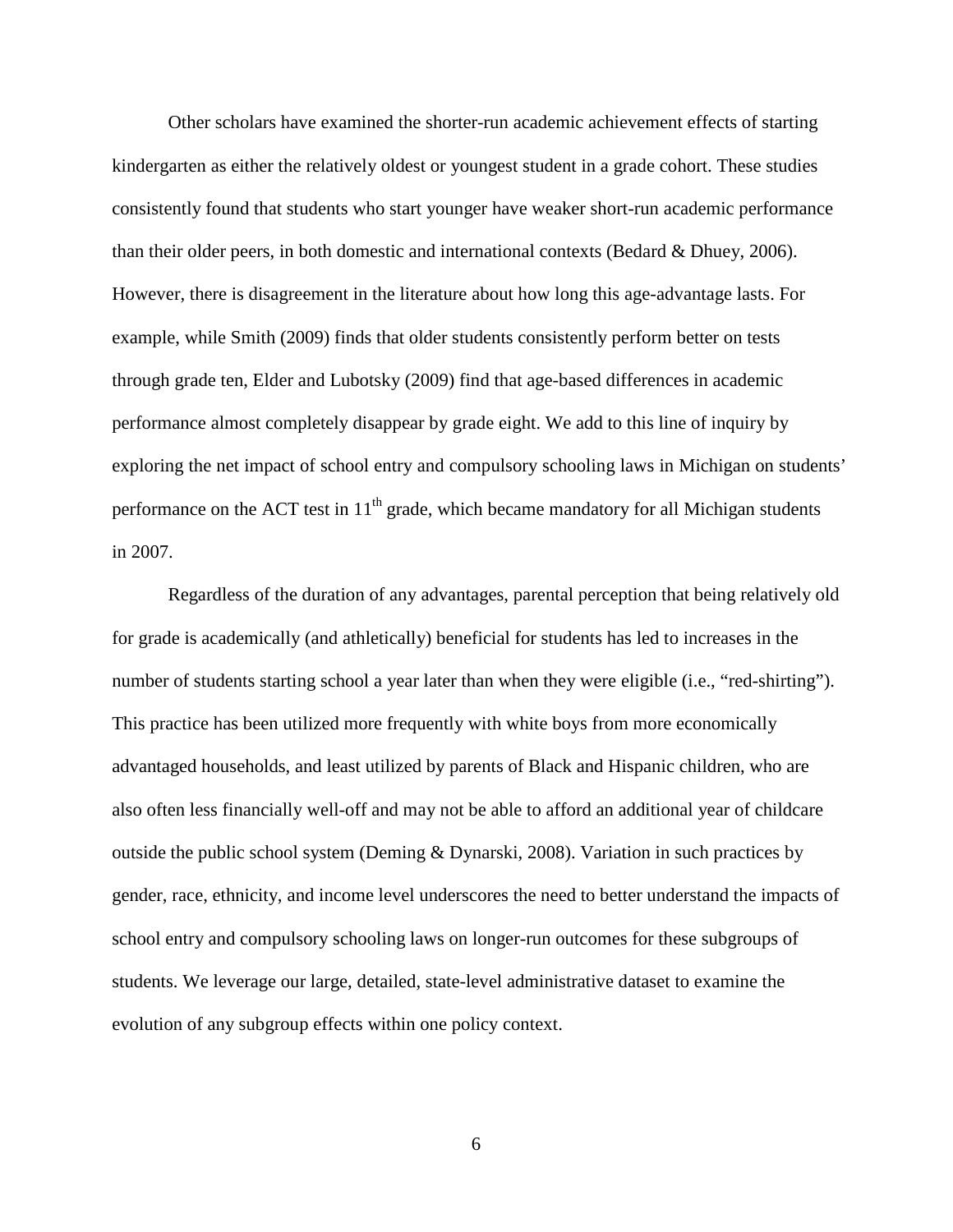The recent study by Hurwitz et al. (2015) is the most similar to our work. The authors examine postsecondary impacts of school entry and compulsory schooling laws across the United States, using the universe of SAT test-takers in the high school graduation cohorts of 2004 through 2008. They find that relatively younger students are more likely to first attend twoyear colleges, and are less likely to take (and pass) Advanced Placement (AP) exams during high school. We find similar results in Michigan in terms of outcomes that measure college choice, but there is a key difference between our work and that of Hurwitz et al. (2015) that creates implications for interpretation of findings. First, since the SAT is a voluntary test for college admission (in most states), Hurwitz et al. (2015) begin with a sample of students who are more advantaged and more likely to enroll in college than the full census of public school students in a single state. Since the  $ACT<sup>3</sup>$  $ACT<sup>3</sup>$  $ACT<sup>3</sup>$  became mandatory for high school students in Michigan in 2007, we are able to explore impacts of school entry and compulsory schooling laws on achievement in high school as well as subsequent postsecondary enrollment and choice outcomes. This is particularly important because, if one of the net effects of school entry and compulsory schooling laws is to increase the share of (younger) students persisting to  $11<sup>th</sup>$  grade, we may expect effects on subsequent postsecondary outcomes to look different given that students induced to complete 11<sup>th</sup> grade are now also being compelled to take a test used for college entry. As additional states integrate the ACT or SAT into their suite of mandatory high school tests, $4$  our results will reflect an increasingly common policy landscape.

<span id="page-8-0"></span><sup>&</sup>lt;sup>3</sup> The ACT is a college admissions test that competes with the SAT. Fore more information about the ACT (SAT) please consult<http://www.act.org/content/act/en/products-and-services/the-act.html> [\(https://collegereadiness.collegeboard.org/sat\)](https://collegereadiness.collegeboard.org/sat).<br><sup>[4](https://collegereadiness.collegeboard.org/sat)</sup> As of 2014, 11 states have adopted either the ACT or SAT as a mandatory test for high school students (Hyman,

<span id="page-8-1"></span><sup>2014).</sup>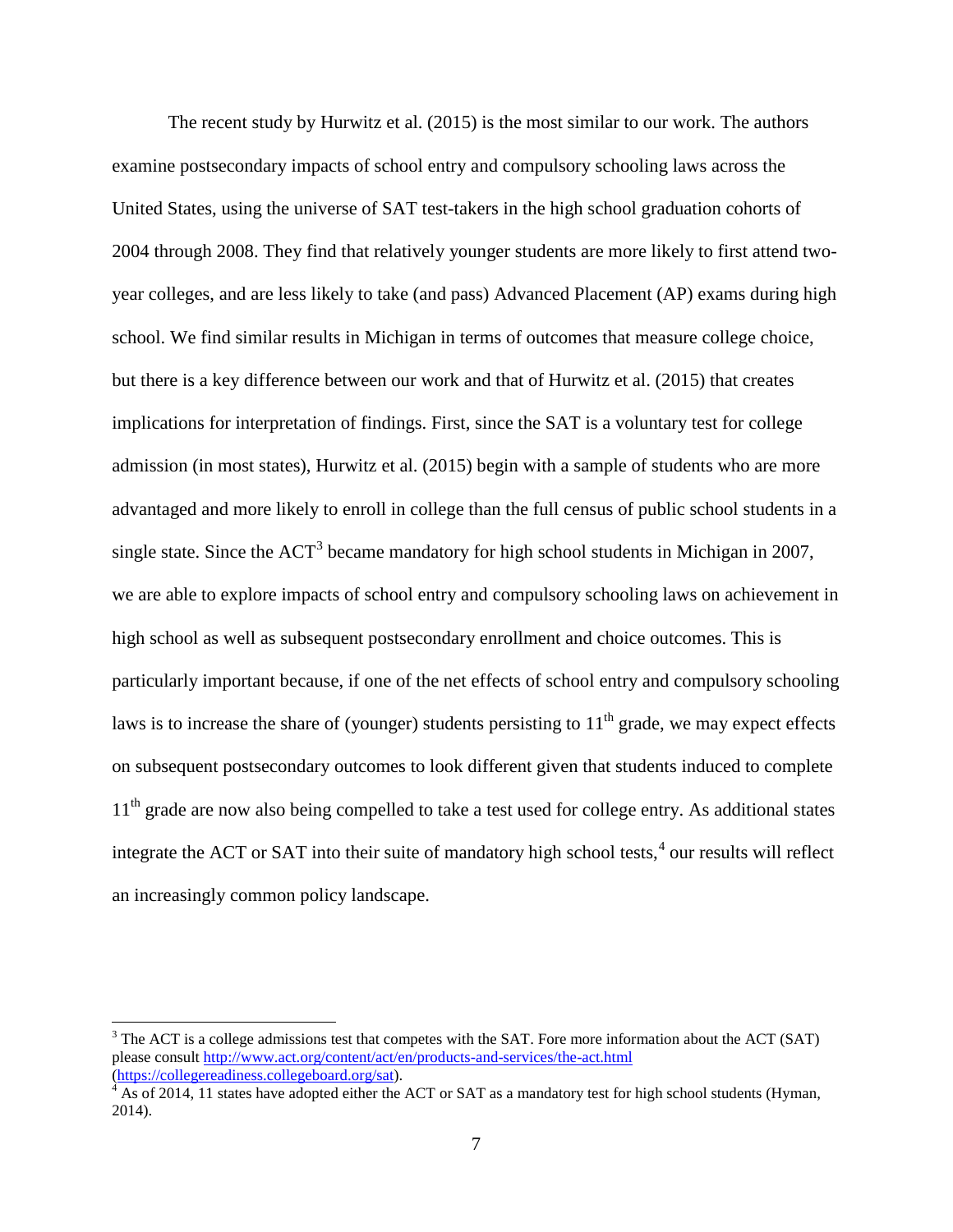# **III. Policy Context**

Until recently, Michigan had one of the latest school starting dates in the country: Students had to turn five by December 1 of the kindergarten year. Currently, all but eight states have school starting dates that occur earlier in the school year than December, with the earliest being July 31 (Nebraska, and Hawaii, as of the 2014-15 school year) and the latest being October 15 (Maine). Of the remaining eight, only Connecticut has a later statewide school entry date (January 1), while the others allow local education agencies (LEAs) to decide independently (e.g., New York).<sup>[5](#page-9-0)</sup> Accordingly, many more students in Michigan have been eligible to begin kindergarten at age four than elsewhere. The Michigan policy has meant that a child born on November 30 was still four when school began in September, while a child born just two days later on December 2 was a full year older, and closer to age six, when she began school the following year, providing a wide range of ages, and possible developmental differences within kindergarten cohorts.

Beginning in the 2013-2014 school year, the statewide school entry age began rolling back one month per year for three years, culminating in a school entry cutoff of turning age five by September  $1<sup>st</sup>$  (at the beginning of the 2015-2016 school year). This change means that every student now has to be at least five by the first day of school. Michigan is also in the process of changing its compulsory schooling laws. Beginning with the graduating class of 2016, students will not be allowed to drop out of high school until age 18; at least not without parental permission. In terms of future research, these policy shifts will provide another source of plausibly exogenous variation with which to study the effects of school entry age and compulsory schooling laws on a range of outcomes.

<span id="page-9-0"></span> $<sup>5</sup>$  Education Commission of the States:<http://ecs.force.com/mbdata/mbquestRT?rep=Kq02></sup>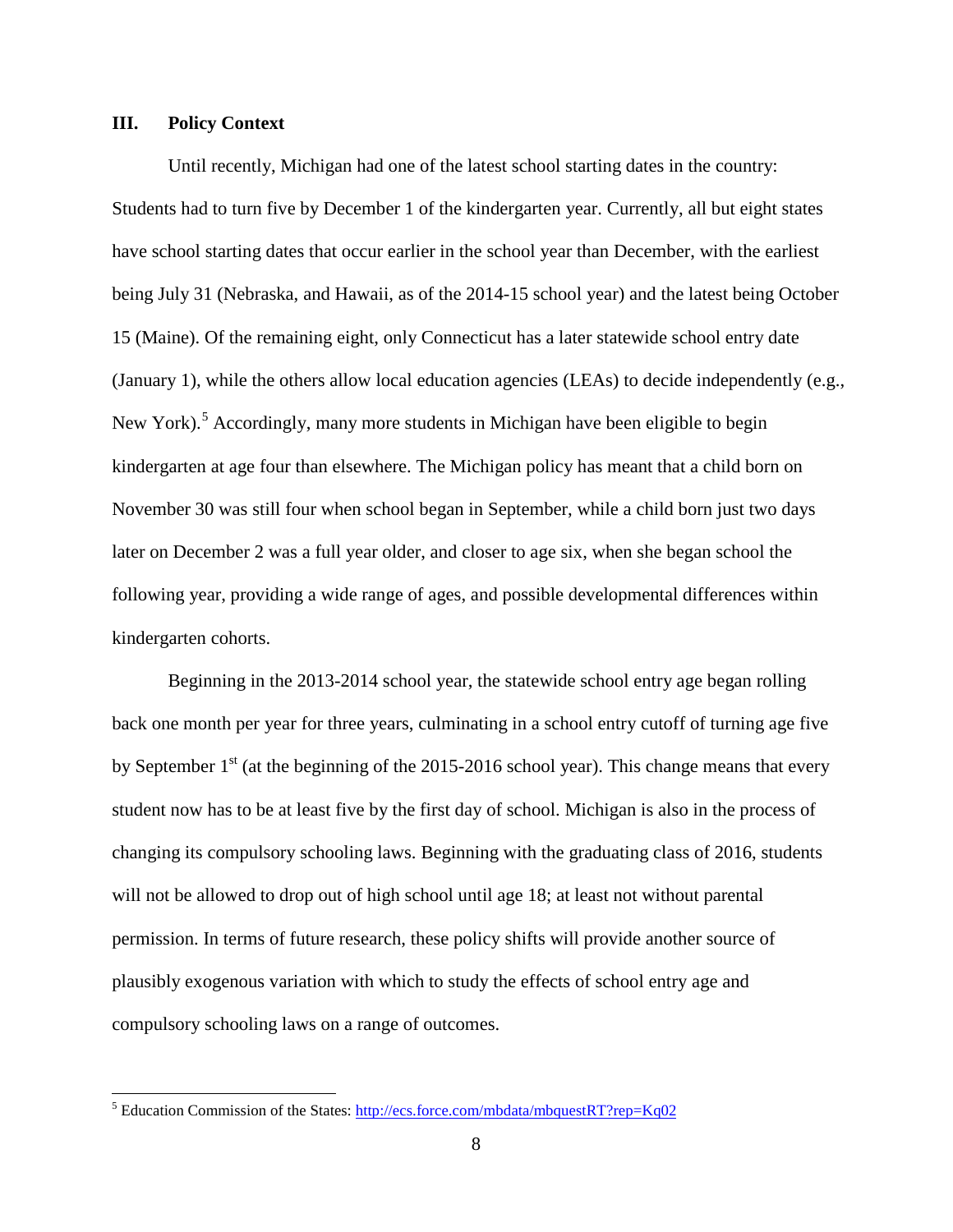#### **IV. Data and Analytic Samples**

For all analyses, we use student-level administrative data collected by the Michigan Department of Education (MDE) and the Center for Educational Performance and Information (CEPI), provided through the Michigan Consortium for Education Research (MCER). These records contain detailed information on the characteristics and educational experiences of all students enrolled in public schools in Michigan, beginning in the 2002-2003 school year. Data include information on students' date of birth, city of birth, race, ethnicity, eligibility for free and reduced-price meals (FARM), and test scores. These data have also been matched to students' college enrollment records obtained from the National Student Clearinghouse (NSC), allowing us to measure college-going for students through August of 2012. For each student who matches to the NSC's database (by name and birth date), a complete history of postsecondary enrollment experience is returned (Dynarski, Hemelt, & Hyman, 2013). <sup>[6](#page-10-0)</sup>

In our analyses we employ three samples of students: The first group is a set of birth cohorts that we can follow through at least three years of potential postsecondary experience. We refer to this group as the college sample. These students were born between June 4, 1989 and May 30, 1992. We then expand the number of birth cohorts in our analytic sample when we examine high school outcomes to those students born between June 4, 1989 and May 30, 1994. We refer to this group as our high school sample. Finally, to examine impacts on grade progression during elementary and middle school, we use students born between June 4, 1997 and May 30, 1999. We refer to this group as our K-8 sample. Our sample selection is driven by

<span id="page-10-0"></span> $6$  The earliest (on-time) high school graduates in our college sample could enter college is in the fall of 2007. Therefore, to ensure consistency in the operationalization of this key outcome across birth cohorts, we construct our college enrollment variable based solely on the stock of institutions that were reporting enrollment information to the NSC as of September 2007. In practice, this does not turn out to be a very binding restriction, as enrollment coverage in Michigan of the NSC data in 2007 is high overall (i.e., 84.4% for all institutions, public and private), and especially high among public two-year and public four-year institutions (i.e., 92% and 97%, respectively). Coverage only rises (across all types of colleges) in later years. See Dynarski, Hemelt, and Hyman (2013) for a comprehensive discussion of coverage rates of NSC data.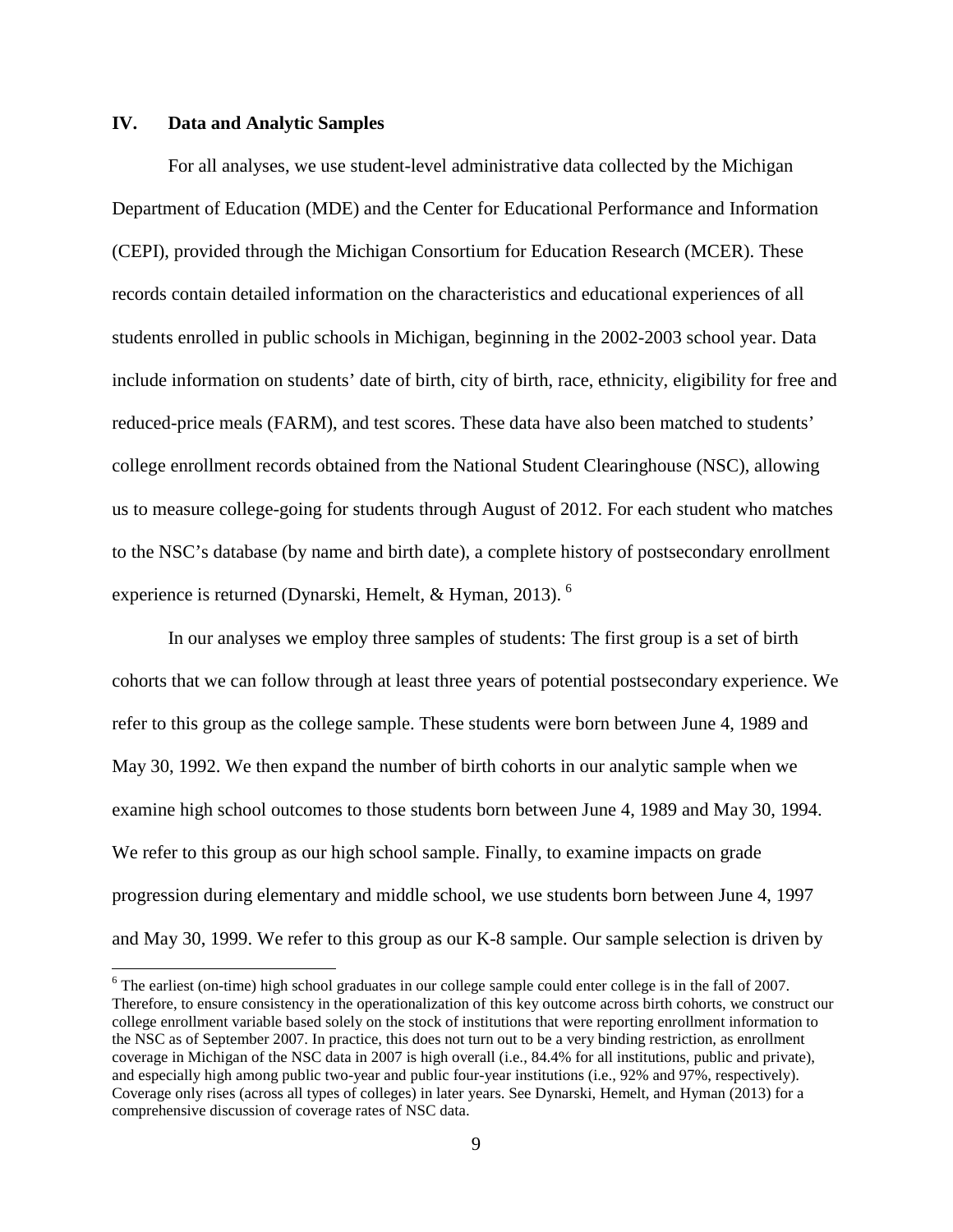the desire to use data on the maximum number of students for each set of outcomes (college, high school, K-8).<sup>[7](#page-11-0)</sup> Across all three samples, we exclude special education students.<sup>[8](#page-11-1)</sup>

Although an ideal panel would allow us to follow the same students from kindergarten through college, our data span just about a decade. However, because these samples of students were all born within 10 years of each other, and during a time period in which Michigan did not change its school entry policy nor its dropout policy, we assume that the experiences of the younger cohorts of students we observe in primary grades are similar to the experiences the older cohorts of students likely had in the primary grades, allowing us to reasonably use the findings from the K-8 cohort of students to inform our understanding of outcomes for the high school and college cohorts. In addition, we use the K-8 sample to explicitly test for differential rates of sample attrition. Finding no such evidence, we assuage concerns about beginning our high school and college analytic samples with students who we see somewhere in our Michigan data at ages 14 and 15.

Our main analyses focus on students in the high school and college samples, whom we first observe in  $8<sup>th</sup>$  grade. We begin with  $8<sup>th</sup>$  graders because this is the youngest group we can follow into higher education. The oldest of these students were eligible to begin  $8<sup>th</sup>$  grade in 2002-2003, the first year for which we have data. The youngest students were eligible for  $8<sup>th</sup>$ grade in 2005-2006.

One limitation with these two samples is that, even though we know students' birth dates and can calculate when they should have enrolled in kindergarten, we do not actually observe kindergarten entry. Thus, if a student is not on-time, we do not know if she entered school on-

<span id="page-11-0"></span> $<sup>7</sup>$  Our high school results are robust to analyses that use only the college sample. Results are available upon request</sup> from the authors.

<span id="page-11-1"></span><sup>&</sup>lt;sup>8</sup> Specifically, within each sample, we exclude students who are educated in a special education classroom full time (and are therefore "ungraded"). We do not drop students with special education flags who appear in regular classrooms (with regular grade-level information).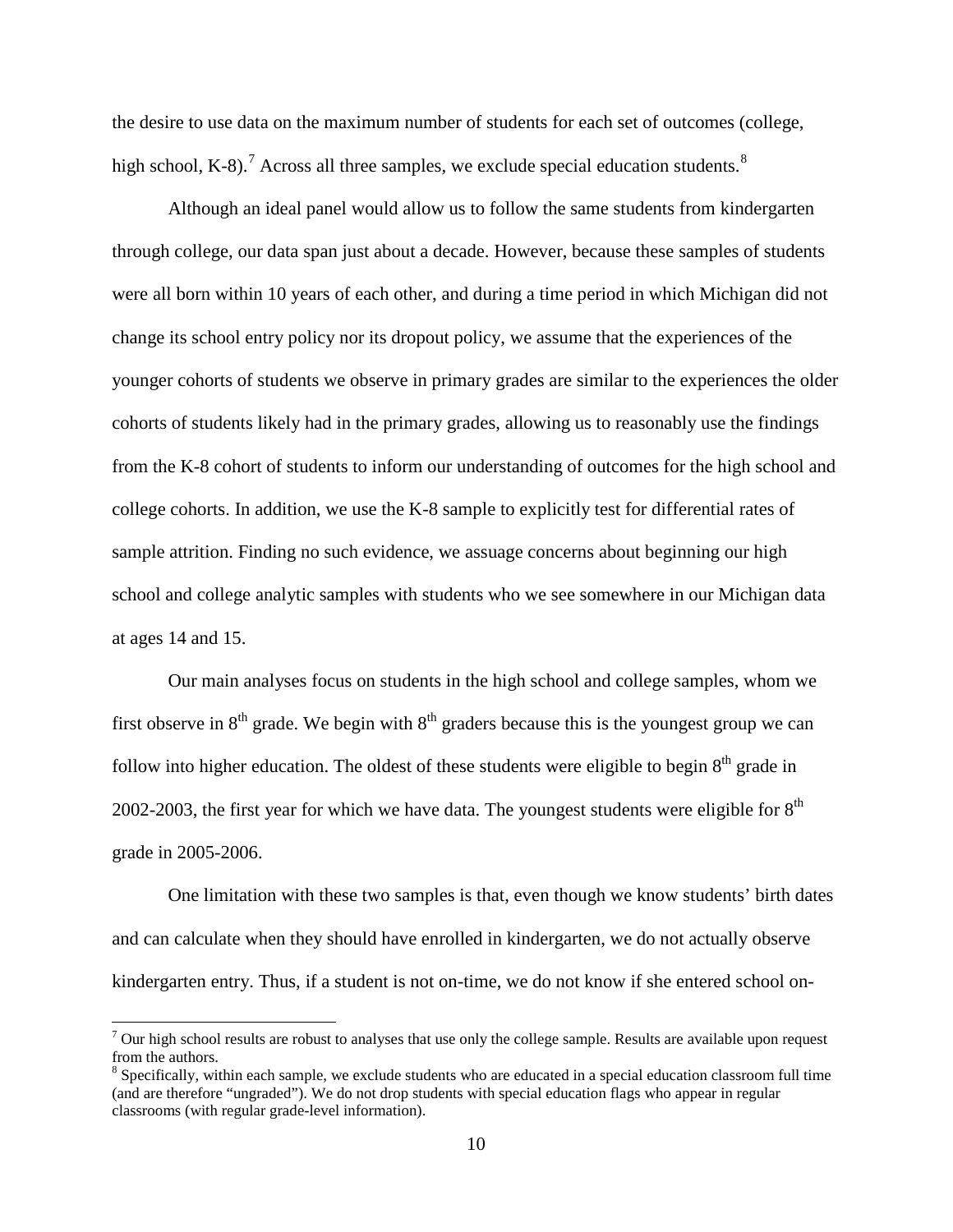time and was retained, or if she was red-shirted. We also do not know if she attended Michigan public schools prior to  $8<sup>th</sup>$  grade. To control for the possibility that students did not start school in Michigan, but moved to the state from other places with different school entry policies, possibly inducing different levels of attainment prior to when we observe them, we restrict these samples to students who were born in Michigan. Although these students could have moved out of and back into Michigan between birth and  $8<sup>th</sup>$  grade enrollment, this restriction reduces the likelihood that any results are driven by the mobility of students who enter the state later, and are likely different from those rooted in Michigan.

Table 1 presents descriptive statistics about the three analytic samples. Looking across these samples, it appears that Michigan did undergo some demographic changes between 1989 and 1999 (i.e., the range of birth years that encompasses our various cohorts). In particular, there was growth in the Hispanic population as a proportion of K-12 students, from approximately 2 percent to 6 percent, which in turn slightly shifted the overall race-ethnic composition of students across the state. In addition, the share of students eligible for free or reduced-price meals (FARM) is greater at the K-8 level (62 percent) than at the high school level (51 to 54 percent)

#### **V. Empirical Strategy**

We use a regression-discontinuity (RD) design to compare students on either side of the kindergarten enrollment cutoff, half of whom are eligible to start school a year prior to the other half. We construct the running variable such that the cutoff date of December 1 is equal to zero, and extend the variable 180 days in each direction. This means that the earlier birthdays are those between June 4 and December 1, and the later birthdays are those that fall between December 2 and May 30. Students whose birthdays fall in the four-day window between the tails of the running variable are dropped. We define treatment as being eligible to start kindergarten at a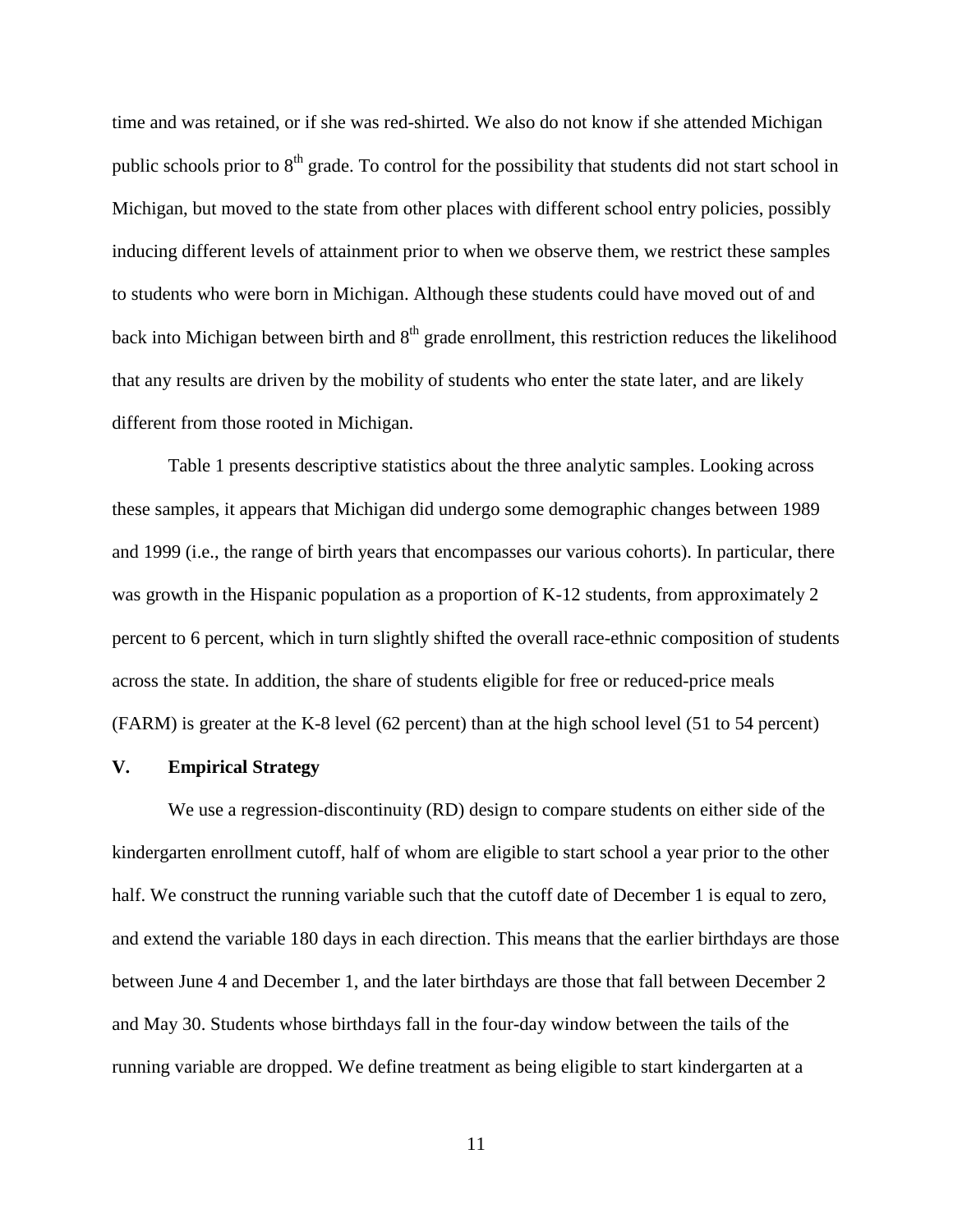relatively younger age, and refer to the group of students with birthdays on or before the enrollment cutoff as the treatment group, and the group of students with birthdays after the enrollment cutoff as the control group.

We first examine graphical evidence of any discontinuities in our outcomes of interest around the birth date cutoff. We then progress to estimating parametric specifications of the following basic type:

$$
Y_{ic} = \alpha + \beta_1 T_{ic} + f(R_{ic}) + \beta_x X_{ic} + \delta_c + \varepsilon_{ic}
$$
 (1)

where  $Y_{ic}$  is the outcome of interest (e.g., retained in K-8, graduate high school, enroll in college) for student *i* in birth cohort *c*.  $T_{ic}$  is a binary indicator equal to one if student *i* in birth cohort *c* was born on or before the cutoff date of December 1, and  $f(R_{ic})$  represents a flexible function of the running variable: the distance between student *i*'s birthday and the cutoff date (in days), centered at zero. For example,  $R_{ic}$  is equal to zero for a student born on December 1, 10 for a child born on December 11, and -12 for a student born on November 18. We control linearly for the running variable, but interact it with the treatment indicator to allow the relationship between date of birth and the outcome to vary on either side of the cutoff.  $X_{ic}$  is a vector of observable characteristics likely associated with the outcomes of interest, and includes information on students' gender, race and ethnicity, eligibility for free or reduced-price meals (FARM), and limited English proficiency status (LEP). Finally,  $\delta_c$  is a vector of birth-cohort dummies and  $\varepsilon_{ic}$ is a stochastic error term. Within this parametric setup,  $\beta_1$  gives the intent-to-treat (ITT) estimate of being eligible to start school a year earlier than the control group.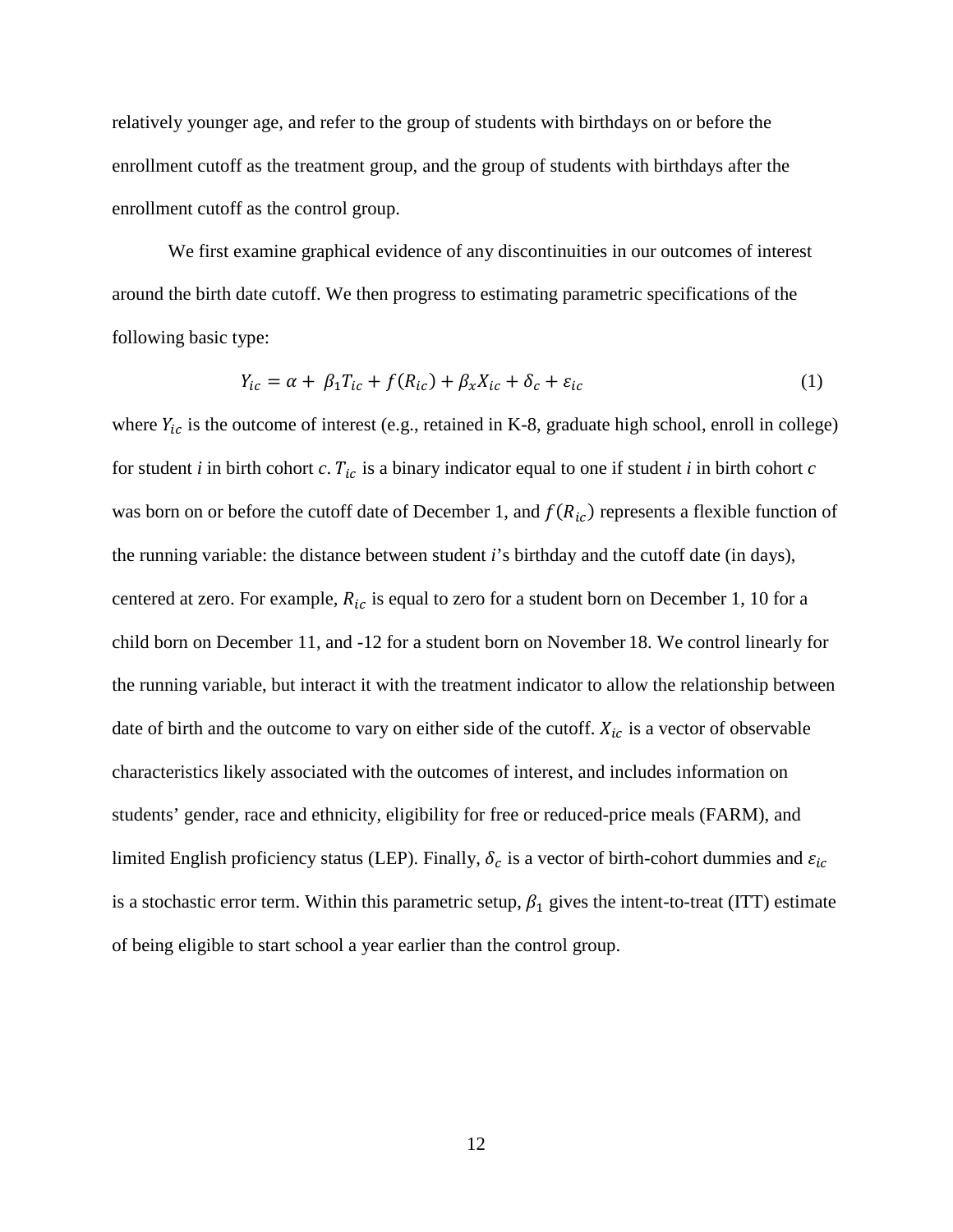We then estimate the parametric models specified above as well their nonparametric analogues<sup>[9](#page-14-0)</sup>. We see very similar results across parametric and nonparametric analyses, likely due to the quite linear relationship between our running variable and outcomes in the neighborhood of the discontinuity (Angrist & Pischke, 2009). Therefore, we focus on our parametric results in the discussion that follows. For our parametric approach, we present results from several windows of data, zeroing in on the smallest window for which we have adequate power to detect effects (i.e., within 30 days of the cutoff). This allows the reader to see and judge tradeoffs between precision and potential bias across a range of estimates. Other work in this area has used date ranges between 50 and 70 days, on either side of the birth date cutoff (Cook & Kang, 2013; McCrary & Royer, 2006). Our relatively large sample sizes allow us to use ranges of 30 and 45 days. We consider average impacts and explore potential heterogeneity in effects by student gender and eligibility for free or reduced-price meals (FARM).

#### **VI. Results**

Although our primary interest lies in the high school and postsecondary outcomes, we begin by graphically examining a few particular outcomes based on the K-8 sample. We do so for two reasons: First, we can observe kindergarten entry and more clearly depict the identifying variation we use across all samples. Second, we test assumptions about sample attrition through grade 8 (i.e., when our high school and college samples begin).

In Figure 1 we explore compliance. In Panel A, we graph the relationship between the running variable and age in years at school entry. The parametric estimate of the discontinuity is 0.79 years. If compliance were perfect, the gap would be a full year. It is this variation in age at kindergarten entry that later intersects with compulsory schooling laws and would compel an on-

<span id="page-14-0"></span><sup>9</sup> Our nonparametric analyses employ a series of local linear regressions of degree zero with a bandwidth of 30 days and a triangular kernel.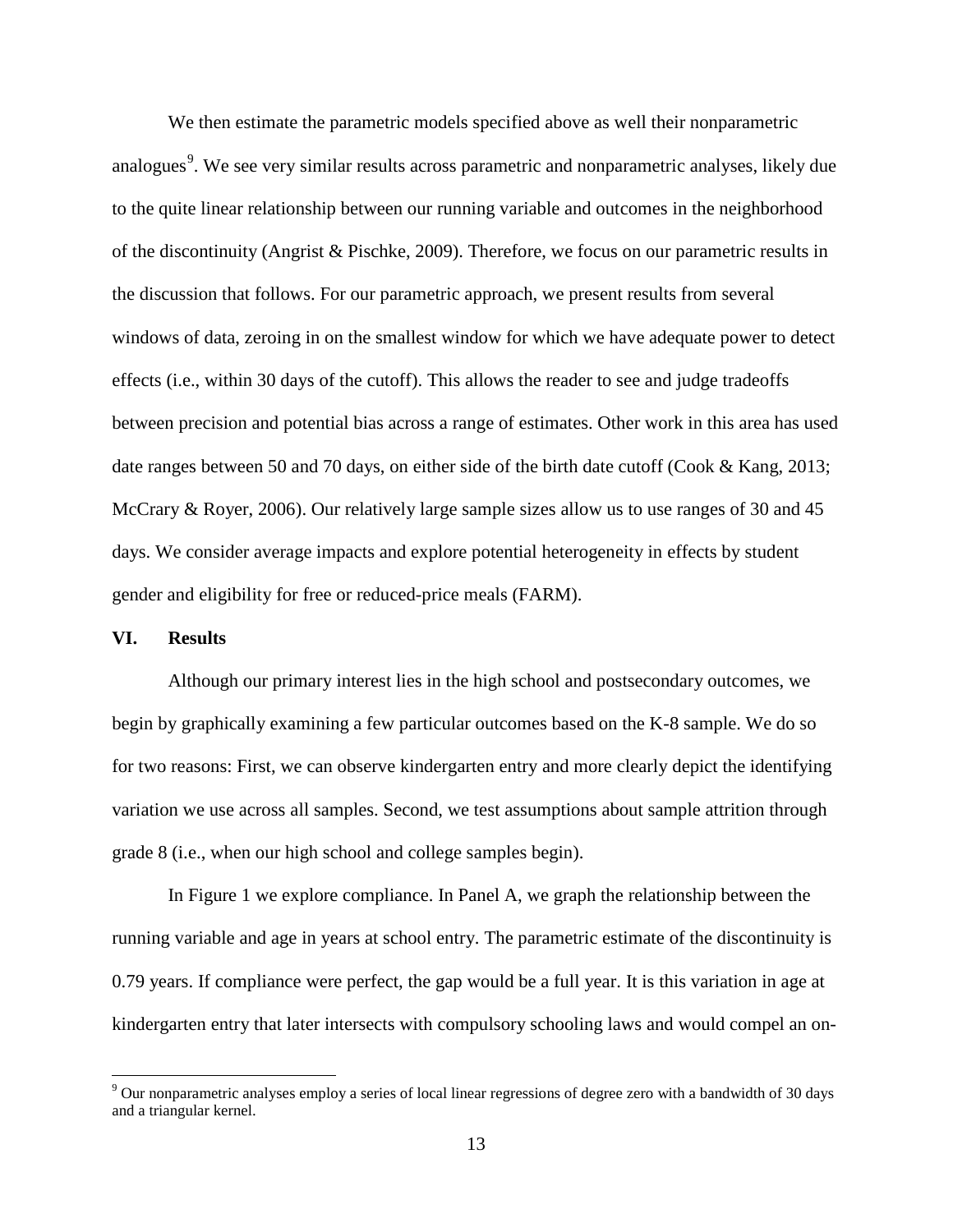time student to remain in school longer than her older counterparts. In Panel B, we graph the relationship between a student's first appearance in kindergarten and her predicted year of kindergarten entry based on her date of birth. Though the overall redshirting rate (for the entire analytic sample) was 4.4 percent, students born right to the left of the cutoff are substantially more likely to be redshirted (by about 18 percentage points). Our overall estimate of redshirting is in line with national estimates from Bassok and Reardon (2013), who estimate a national redshirting rate of between 4 and 5.5 percent. In Panel B, as we move leftward along the x-axis away from the cutoff, the relative age difference shrinks and the likelihood of redshirting  $declines.$ <sup>[10](#page-15-0)</sup>

The validity of the RD approach rests on the assumption that there is smoothness in the running variable through the cutoff determining treatment. We test for heaping of births to one side or the other of the school entry cutoff date using the approach outlined by McCrary (2008) and find no such evidence of birth-date manipulation.<sup>[11](#page-15-1)</sup> In Figure 2, we calculate the share of students that leave our K-8 sample (regardless of whether they later return to the Michigan data).<sup>[12](#page-15-2)</sup> If families of younger students were moving out of Michigan at differential rates, we might be worried about our choice to begin the high school and college samples with students we observe around age 14 in our data. But, we find no evidence of differential sample attrition for students eligible to begin school at a younger age.

<span id="page-15-0"></span> $10$  We conducted a simple descriptive, exploratory analysis of the demographic characteristics of students within ten days of the school entry cutoff in Figure 2 (i.e., from -10 to 0). We compared average characteristics of the subset of students within that window who delayed kindergarten entry to the characteristics of the subset who started on time. Resultant descriptives confirm patterns uncovered by Bassok and Reardon (2013): Of those who were redshirted, 40 percent were female, 89 percent were white, 5 percent were black, and 40 percent were eligible for free or reducedprice meals. Among those who started on time, 51 percent were female, 64 percent were white, 25 percent were black, and nearly 70 percent were eligible for free or reduced-price meals. Thus, in Michigan, redshirting is a phenomenon more common among male, white, and economically advantaged students.

<span id="page-15-1"></span> $<sup>11</sup>$  Specifically, we use the "DCdensity" command in Stata developed by McCrary (2008), and find no statistically</sup> significant difference in the density of births at the cutoff.

<span id="page-15-2"></span> $12$ <sup>12</sup> The parametric RD estimate of the discontinuity within a window that spans 30 days on each side of the cutoff is very small and statistically insignificant: 0.009(0.008).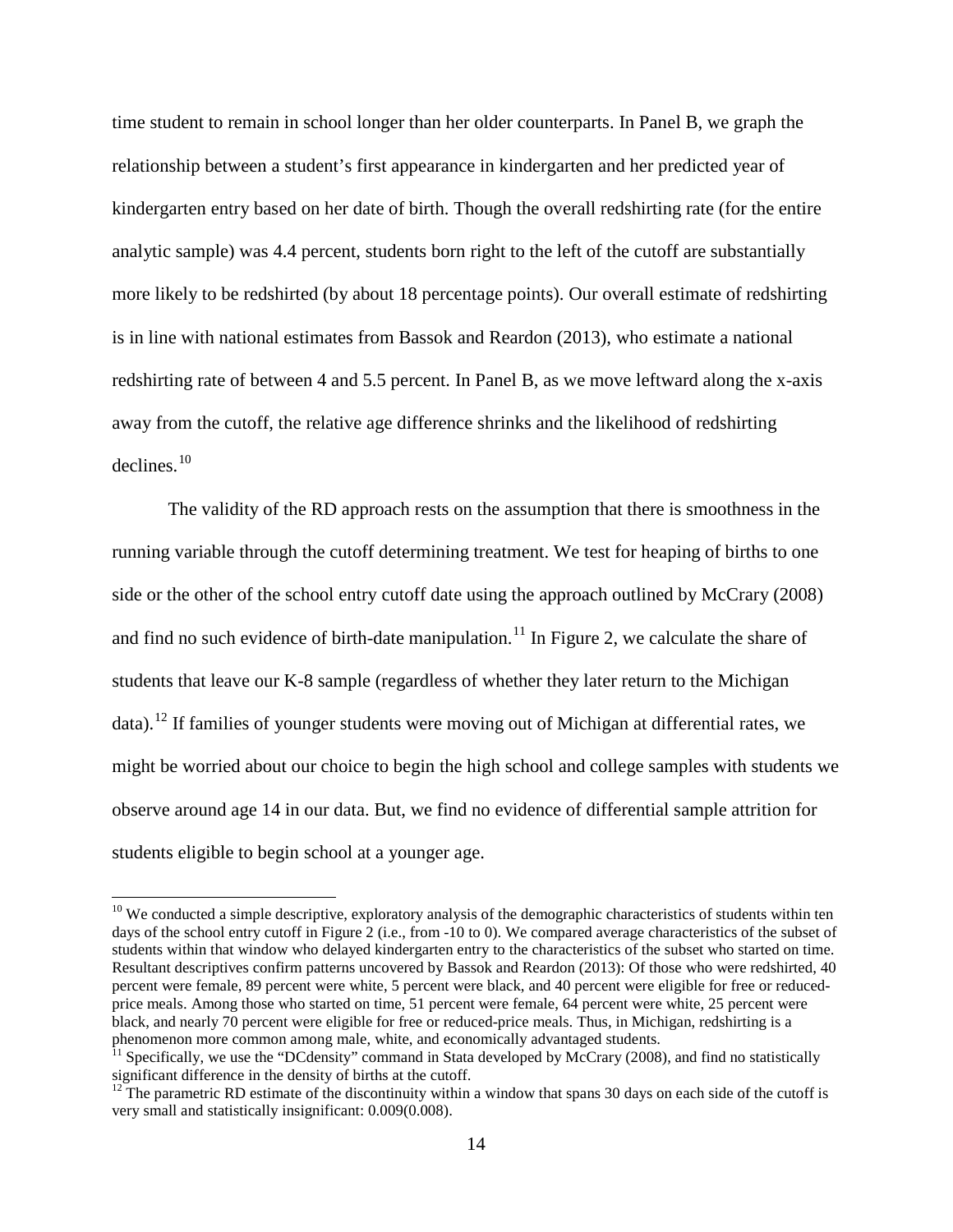### *A. Effects on High School Outcomes*

We now examine effects of school entry eligibility on our high school attainment outcomes. Figure 3 presents the graphical depiction of these results while Table 2 reports the corresponding parametric estimates. On average, we find that students eligible to begin school a year younger are 1.6 percentage points more likely to enroll in  $11<sup>th</sup>$  grade, about 1 percentage point more likely to enroll in  $12<sup>th</sup>$  grade, and 1.5 percentage points more likely to graduate from high school than their older counterparts.<sup>[13](#page-16-0)</sup> Our effects are slightly larger than those of Dobkin and Ferreira (2010): In Texas and California, they find effects on high school graduation of 0.8 and 0.9 percentage points, respectively (p. 43). Yet, our results are much closer to those of Dobkin and Ferreira (2010) than to Cook and Kang's (2013) finding of a 4 percentage point difference in rates of completing  $12<sup>th</sup>$  grade in North Carolina (p. 26).

In addition to attainment, we can explore impacts of this set of laws on academic performance in high school. All but one of our birth cohorts were required to take the ACT test in their penultimate year of high school. Table 3 presents results where the outcome is composite ACT score, and confirm that students eligible to begin school a year younger score about 0.4 points (i.e., 0.08 standard deviations) lower on the ACT composite (relative to their older counterparts).[14](#page-16-1) These achievement results align with Smith (2009) and suggest that the underperformance of relatively younger students does persist beyond middle school into high school. $15$ 

<span id="page-16-0"></span><sup>&</sup>lt;sup>13</sup> When we nonparametrically estimate the impacts on these same outcomes, we obtain nearly identical point estimates  $-$  all of which are statistically significant at the 10 percent level or lower.

<span id="page-16-1"></span><sup>&</sup>lt;sup>14</sup> We obtain nearly identical results if we exclude the birth cohort of students for whom the ACT was not mandatory at the time they were in  $11<sup>th</sup>$  grade (i.e., those born in 1989-1990) from our sample.

<span id="page-16-2"></span><sup>&</sup>lt;sup>15</sup> Specifically, these achievement effects are at the lower end of the range of effects on  $10<sup>th</sup>$  grade performance found by Smith (2009): By grade 10, he finds that older students' academic performance advantage is about  $0.10\sigma$ in numeracy,  $0.11\sigma$  in reading, and  $0.19\sigma$  in writing (p. 13).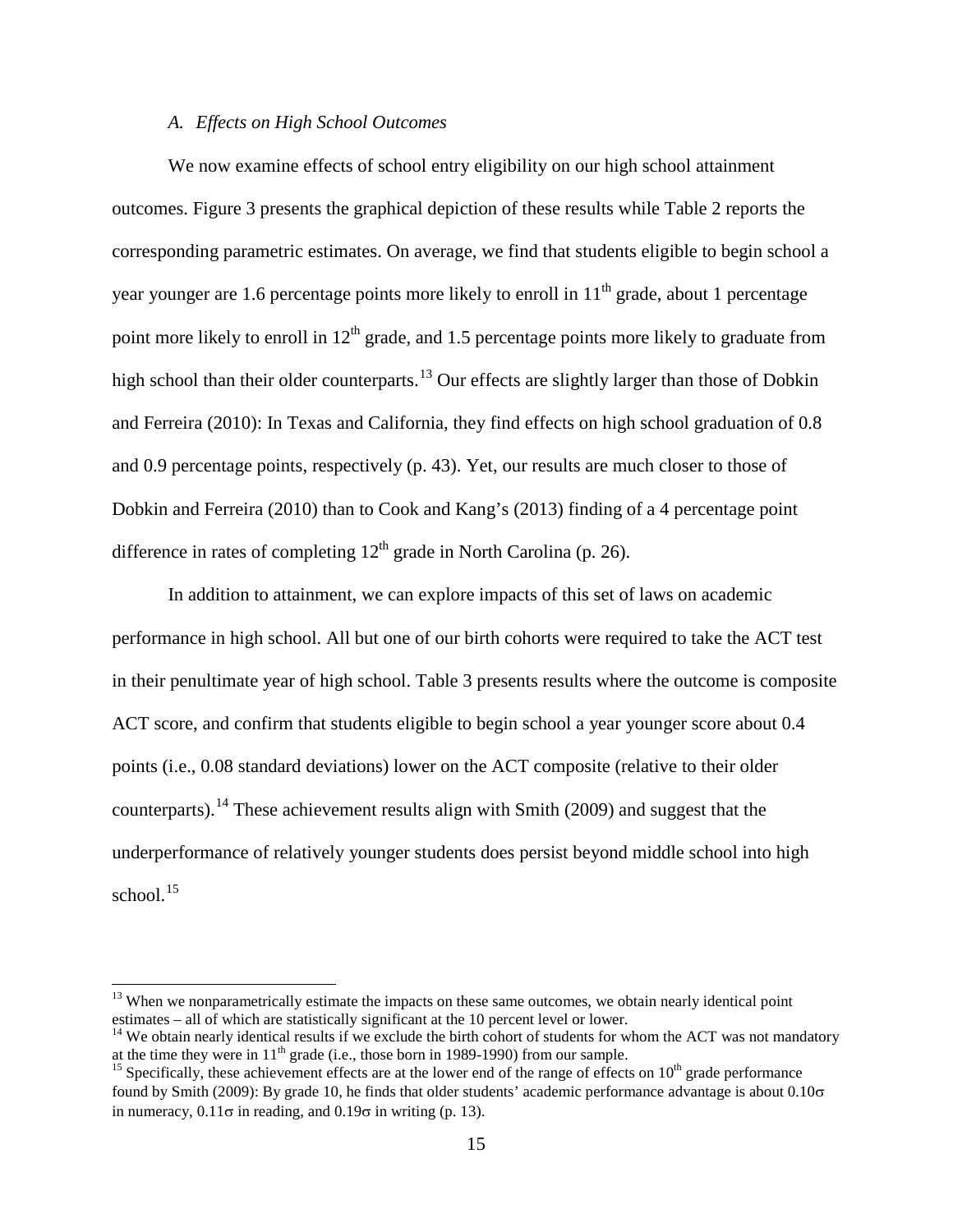#### *B. Effects on College Outcomes*

We next turn to effects of this same set of laws on measures of postsecondary enrollment, choice, and persistence. Table 4 presents results for this set of outcomes. Figure 5 presents the corresponding graphs. We see evidence of a small positive (but statistically insignificant) effect on overall college-going of less than 1 percentage point. Any small effect on overall college attendance is driven by statistically significant increases in the likelihood that students first attend a two-year (rather than four-year) college. Impacts on outcomes that measure whether a student initially enrolls in a two-year or four-year college suggest that school entry and compulsory schooling laws affect college choice (i.e., the intensive rather than extensive margin of college-going). Specifically, students eligible to start school at a younger age are about 2 percentage points more likely to first attend a two-year college and 1.1 percentage points less likely to first attend a four-year college. $16$ 

We also examine the impact of these laws on the total number of college semesters in which a student enrolls during the three years after her expected, on-time high school graduation. We estimate that students eligible to begin school at a relatively younger age enroll in about 0.4 fewer semesters of college (of either part- or full-time intensity) than their older counterparts. This is an unconditional estimate (that is, those who did not attend college receive a value of zero semesters).

We conclude that students eligible to start school at a relatively younger age are no more likely to attend (any) college than their older counterparts. Rather, we find evidence that school entry and compulsory schooling laws shape the college choices of these students. Specifically,

<span id="page-17-0"></span><sup>&</sup>lt;sup>16</sup> In addition, these students are no more likely than their older counterparts to ever attend a four-year. So, the impact on the outcomes measuring whether a student first attends a two-year college is not simply a proxy for later enrollment in a four-year college. Results for the "ever four-year college" outcome are omitted for parsimony and available from authors upon request.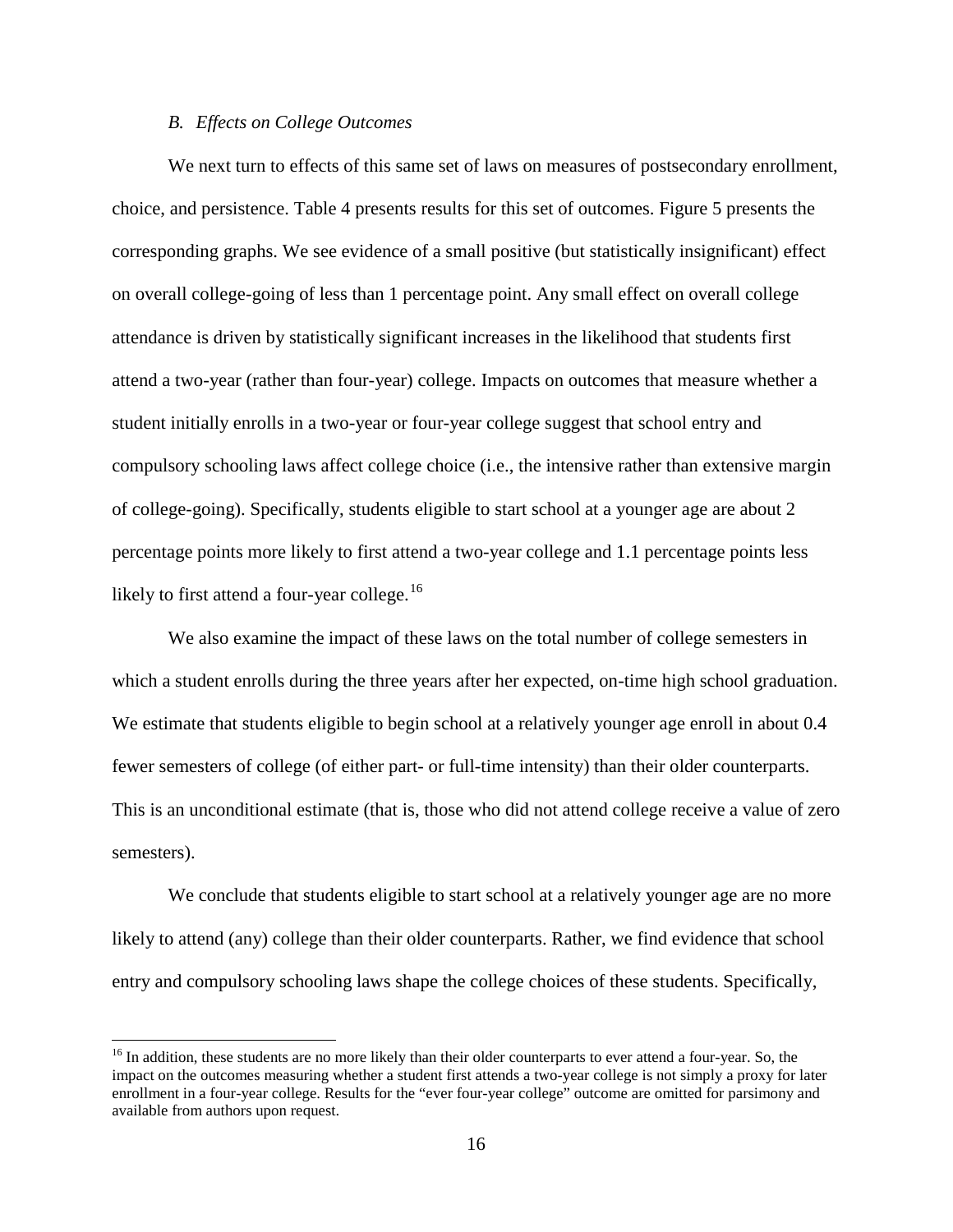we find that this set of laws shifts the choices of relatively younger college-going students toward two-year rather than four-year colleges (relative to their older college-going peers). This finding is in line with Hurwitz et al. (2015) and underscores the need to consider how these policies shape the college-going trajectories of younger students, especially given recent evidence on the degree to which the selectivity of a college a student attends shapes her future welfare (e.g., Hoekstra, 2009; Cohodes & Goodman, 2014).

We also find this set of laws to foster lower levels of postsecondary persistence among relatively younger students. Perhaps the relative underperformance of younger students in high school accounts for some of these postsecondary effects. That is, such students are induced to remain in high school longer, underperform on (mandatory) college entrance exams, and enter relatively weaker (i.e., two-year) postsecondary institutions. At least, this is one analytic story that is consistent with the joint results across our high school and college outcomes and with the Michigan policy context (i.e., the relatively recent adoption of a mandatory, free college entrance exam in  $11<sup>th</sup>$  grade). In contrast to the relatively advantaged sample of SAT test-takers studied by Hurwitz et al. (2015), these postsecondary persistence effects may be more representative of the impacts of such laws on the broad swath of public school students in a given state.

As a test of the validity of our RD design, we use our student-level covariates (i.e., female, white, black, Hispanic, FARM, LEP) as outcomes and present graphical evidence in Figure 5 on the smoothness of these covariates through the cutoff of interest. In no case do we estimate a statistically significant discontinuity in any of these student-level covariates at the cutoff. In addition, we see this same pattern of null results for our other samples (i.e., the high school and K-8 samples).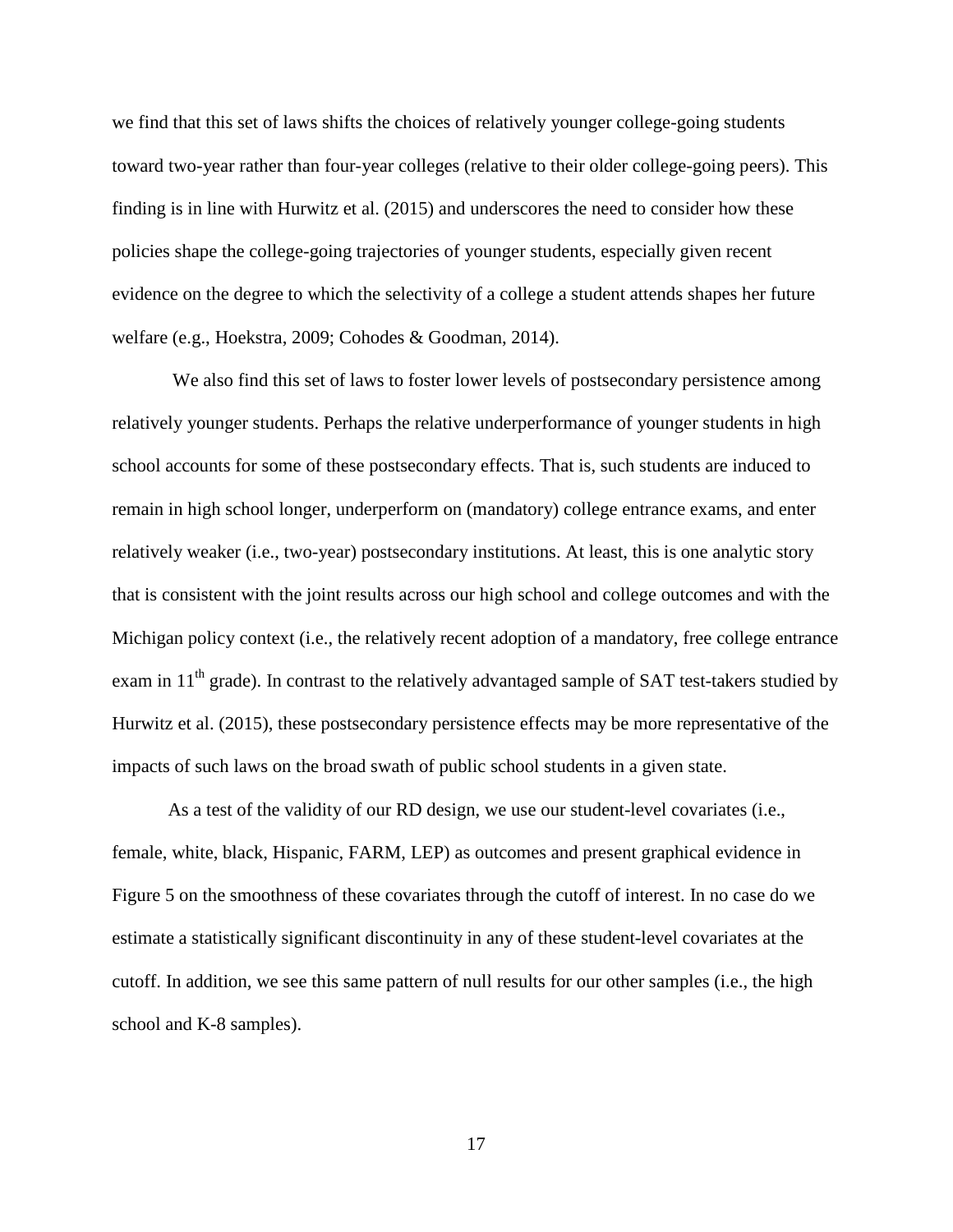#### *C. Heterogeneity in Impacts by Gender and Economic Advantage*

Given past evidence on the differences in impacts of school entry and compulsory schooling laws by gender and socio-economic advantage, we next explore heterogeneous effects on our high school and college outcomes by gender and eligibility for free or reduced-price meals (FARM). Table 5 presents these results.

The results in Table 5 are quite rich and provide considerable nuance to our basic high school and postsecondary findings. We find that relatively younger students across these four subgroups underperform on the ACT relative to their older counterparts – but the magnitude of that underperformance is greater for boys and FARM students. At the same time, while we see similar positive impacts on high school graduation for boys and girls of the offer to enter school a year earlier than their slightly older same-gender counterparts, we see substantial differences in the effect of this offer by FARM eligibility. Specifically, this set of laws induces about 3 percent more FARM students who are relatively young for grade to graduate from high school, compared to older FARM students (whereas the impact among non-FARM students is essentially zero). We therefore conclude that the overall positive impacts on educational attainment through the end of high school are being almost entirely driven by impacts on socio-economically disadvantaged students (of both genders).

When we look to heterogeneous effects of school entry and compulsory schooling laws along the college-going margin, we see that such laws appear to increase college-going among female and non-FARM students, by 2.7 and 3.1 percentage points respectively – and that these increases are primarily absorbed by increases within the two-year sector. In contrast, we see little impact of these laws on the overall college enrollment rates of male and FARM students, but clearer impacts on the college choices of such students. Specifically, males and FARM students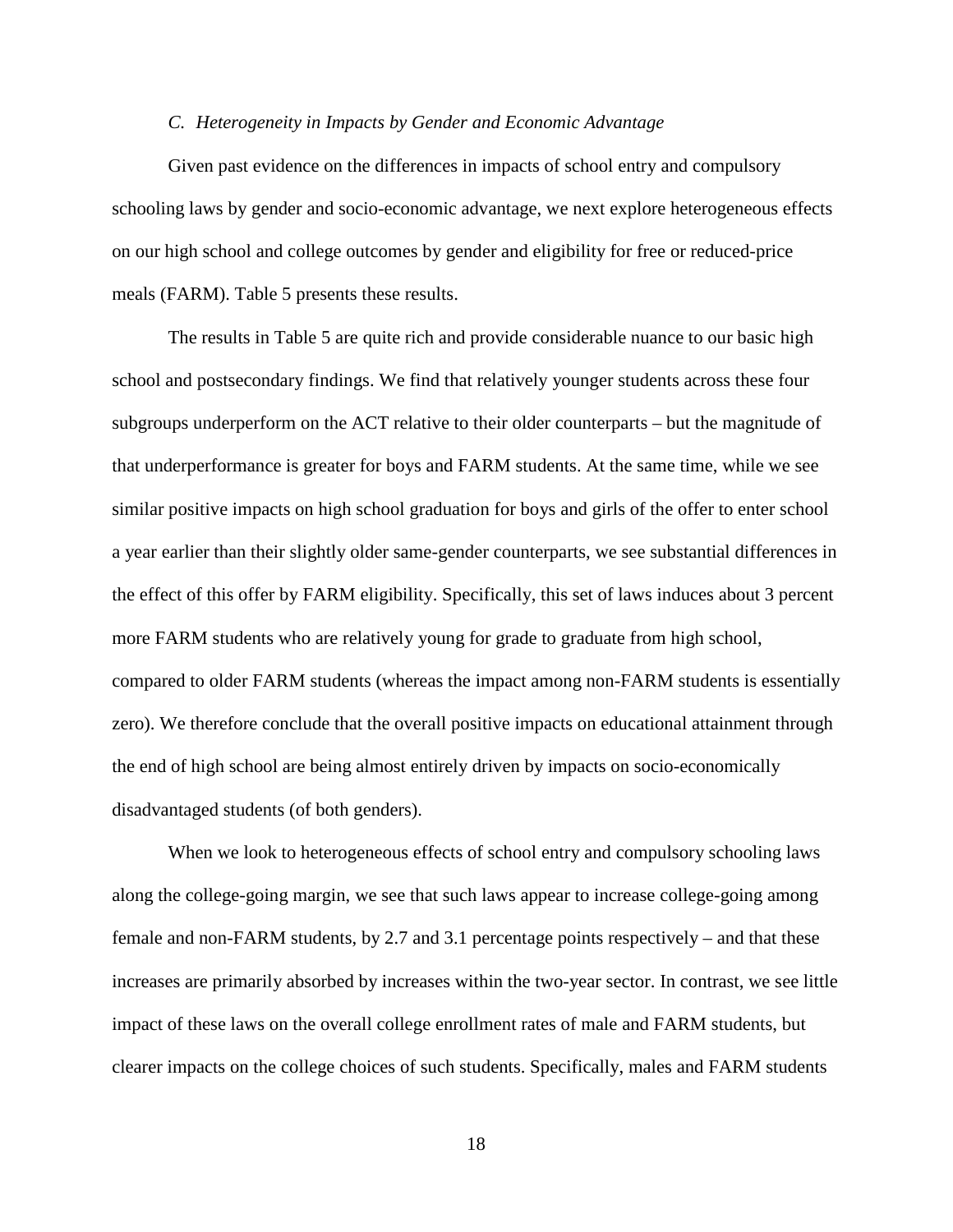are 2.5 and 1.2 percentage points less likely to first attend a four-year college (relative to a twoyear college). These heterogeneous effects illustrate which groups of students account for the mix of college (attendance and choice) effects we saw across the full sample. Taken together, these findings highlight important differences in the impacts of school entry and compulsory schooling laws on the educational performance and postsecondary pathways of students of different types.

### *D. Effects on Progression through Elementary and Middle School*

Thus far, our analysis provides important information about the net, long-range impacts of school starting age and compulsory schooling laws. Yet, our high school and college analytic samples begin with students we can observe in  $8<sup>th</sup>$  grade. We know from prior literature that school starting age laws also impact performance and progression in elementary and middle school. These impacts necessarily shape later outcomes as students age into the time period where compulsory schooling laws begin to bind. To better understand this phenomenon, we examine grade progression patterns for students in our K-8 sample who attended school in the same policy context, just a few years later.

Figure 2 confirmed that leaving the Michigan K-8 data is unrelated to the treatment (i.e., the offer to start school a year earlier than one's peers). Therefore, we drop students who leave our data from the K-8 analytic sample for this grade progression analysis. Figure 6 examines the relationship between grade repetition and the age at which children are eligible to start school. We see a large discontinuity in the likelihood of ever repeating a grade during the K-8 years at the cutoff. Specifically, students eligible to start school at a relatively younger age are about 30 percentage points more likely to repeat a grade at some point during elementary or middle school.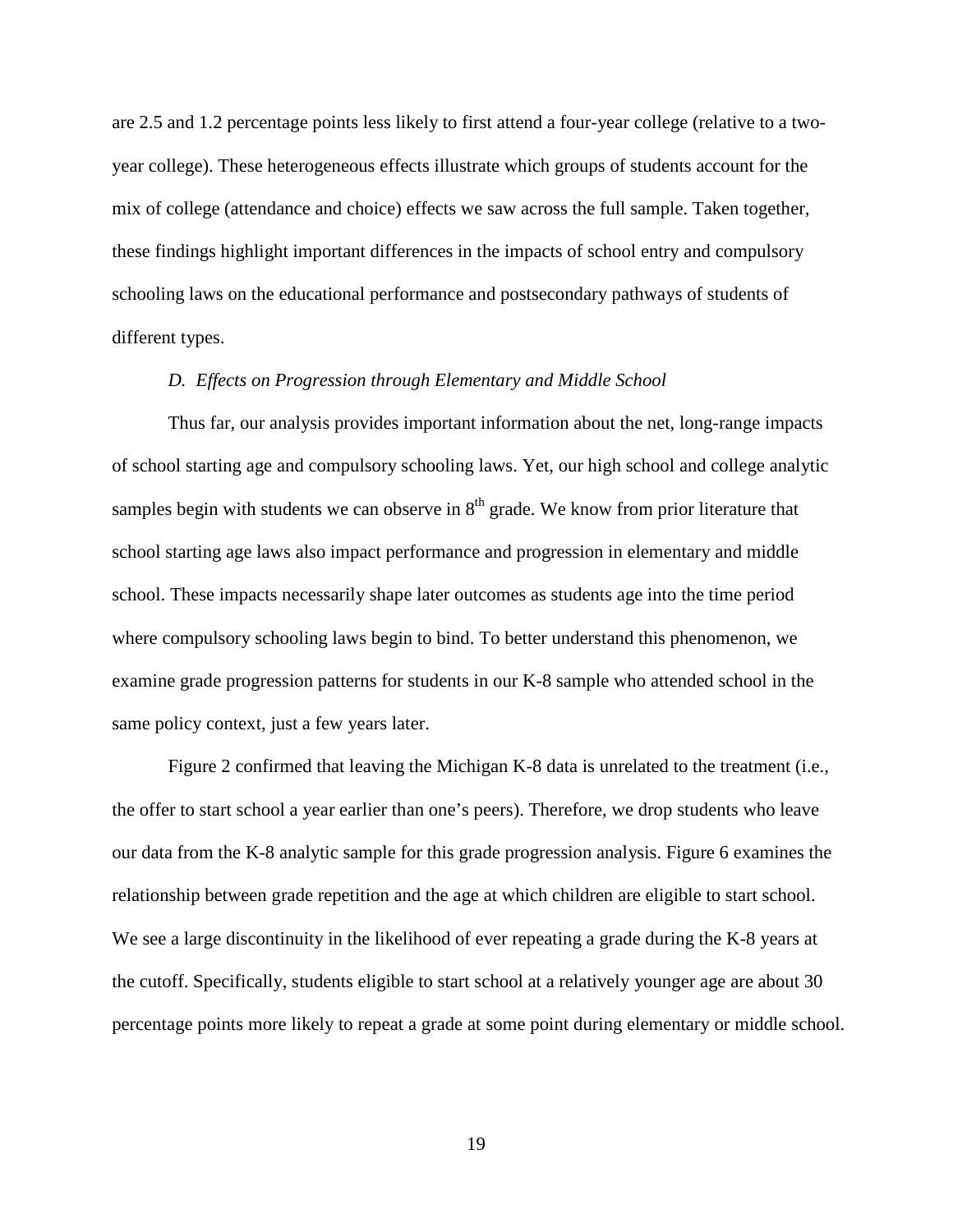To explore the evolution of this overall impact, we estimate our RD model using the sample that includes students born within 30 days of either side of the school entry cutoff date on outcomes that measure whether a student is on-time in each grade  $(K-8)$ . Figure 7 presents these grade-specific estimates. We base the construction of these on-time outcomes on fist-time appearance of students in grades. Therefore, the kindergarten bar can be interpreted as the difference in likelihood of delayed kindergarten entry (i.e., redshirting) for those just to the left of the cutoff compared to those just to the right. That is, students just barely eligible to start kindergarten at a relatively younger age are about 18 percentage points more likely to delay kindergarten entry.

Subsequent bars combine grade retention, grade skipping, and delayed entry into kindergarten (which puts a student off-track for all subsequent, observed outcomes). As we look across these bars an interesting pattern emerges– wherein the vast majority of the "ever repeat" effect is driven by an increased likelihood of repeating kindergarten or first grade. Specifically, students eligible to start school at a relatively younger age are about 43 percentage point less likely to enter first grade on time. This effect rises to 47 percentage points by second grade, but shows little movement between third and eighth grade.<sup>[17](#page-21-0)</sup> Thus, this pattern suggests that the majority of the "grade retention effect" occurs between kindergarten and grade 2. These results also underscore the fact that effects on our high school and college outcomes are net of the high rate of K-8 grade repetition among our "treatment" (i.e., relatively younger) students in Michigan.

<span id="page-21-0"></span> $17 \text{ Cook}$  and Kang's (2013) finding that a relatively younger student is 6 percentage points more likely to repeat a grade between the ages of 11 an 15 (p. 18) is quite in line with our finding that the largest impacts on grade retention occur in early elementary school grades (i.e., kindergarten through  $3<sup>rd</sup>$  grade), with small marginal increases to this likelihood in upper elementary school years and beyond. The magnitude of our early grade repetition findings is much larger than estimates from international contexts: For example, using data from Chile, McEwan and Shapiro (2008) find that a one-year delay in starting primary school decreases the probability of repeating first grade by 2 percentage points.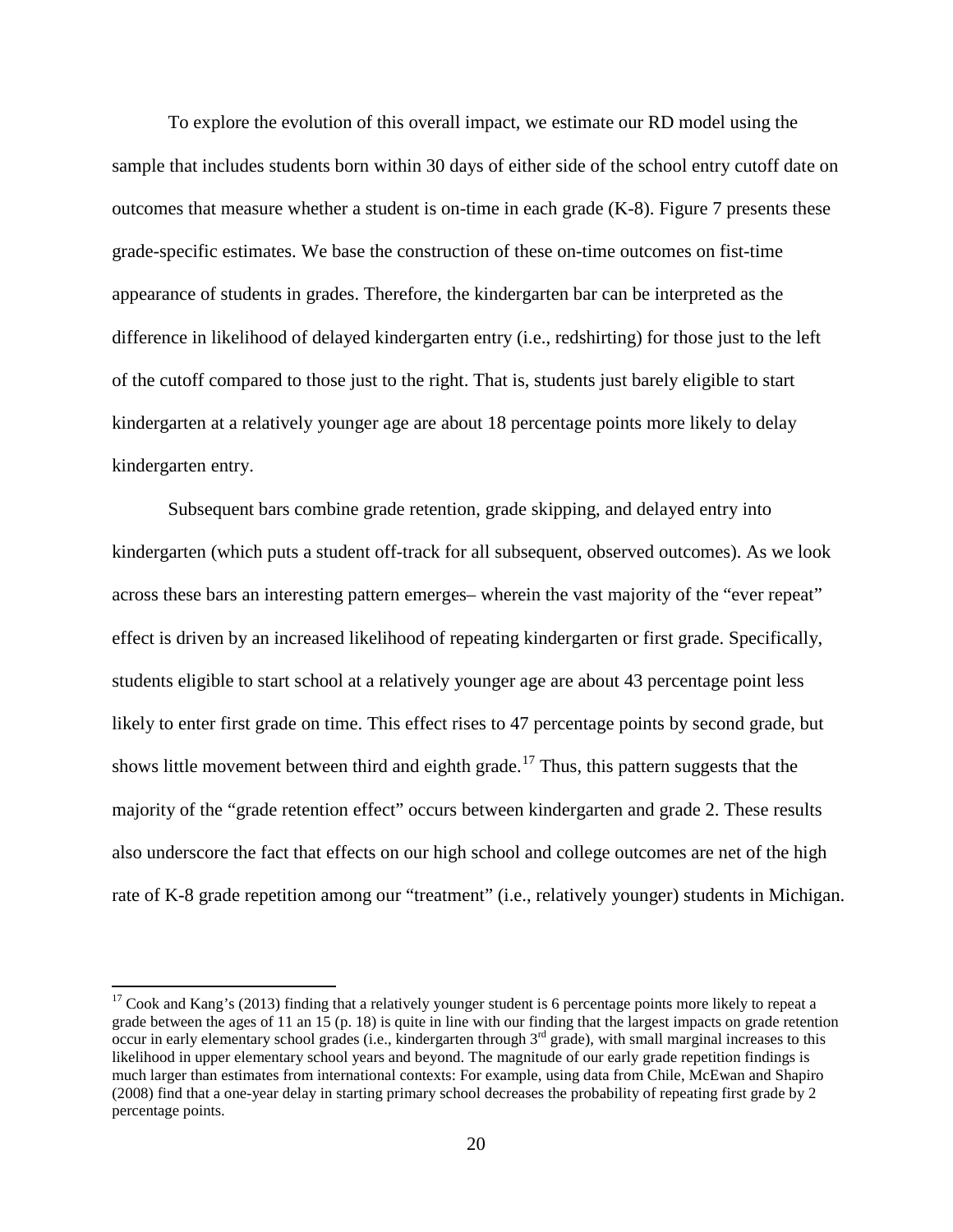We can use our estimate of the increased likelihood of redshirting at the cutoff to approximate the local average treatment effect (LATE) on our later outcomes of interest. The LATE provides a better sense of the effects on children who comply with the school entry law. We do so in the spirit of a two-sample instrumental variables (TSIV) setup (Angrist & Pischke, 2009). First, we assume that the effect we calculate in our K-8 sample would be roughly similar in our high school and college samples. Second, we use this estimate to scale up the intent-totreat (ITT) effects of the offer to start kindergarten at a relatively younger age. For example, if we focus on one of our postsecondary outcomes that measure college choice, whether a student first enrolls in a two-year college, we estimate that the effect on compliers is 2.2 percentage points (i.e., 0.018/0.82). This approximated LATE is in the same ballpark as our estimate of the ITT effect on the same outcome: 1.8 percentage points.

#### **VII. Conclusions and Policy Implications**

In this paper, we exploit the discontinuity in expected legal exposure to K-12 schooling created by school entry date and students' exact birth dates to investigate the joint impact of school entry and compulsory schooling laws on a variety of educational outcomes along the K-20 pipeline. Using rich administrative data on the universe of public school students in Michigan over a ten year period, we investigate the effects of being offered kindergarten entry eligibility a year earlier on high school performance, attainment, and college enrollment, choice, and persistence. To contextualize these findings, we also explore on-time grade progression from kindergarten through the  $8<sup>th</sup>$  grade for one sample of students. Overall, our results provide more nuanced answers to policy questions about school starting age and compulsory schooling laws in several ways.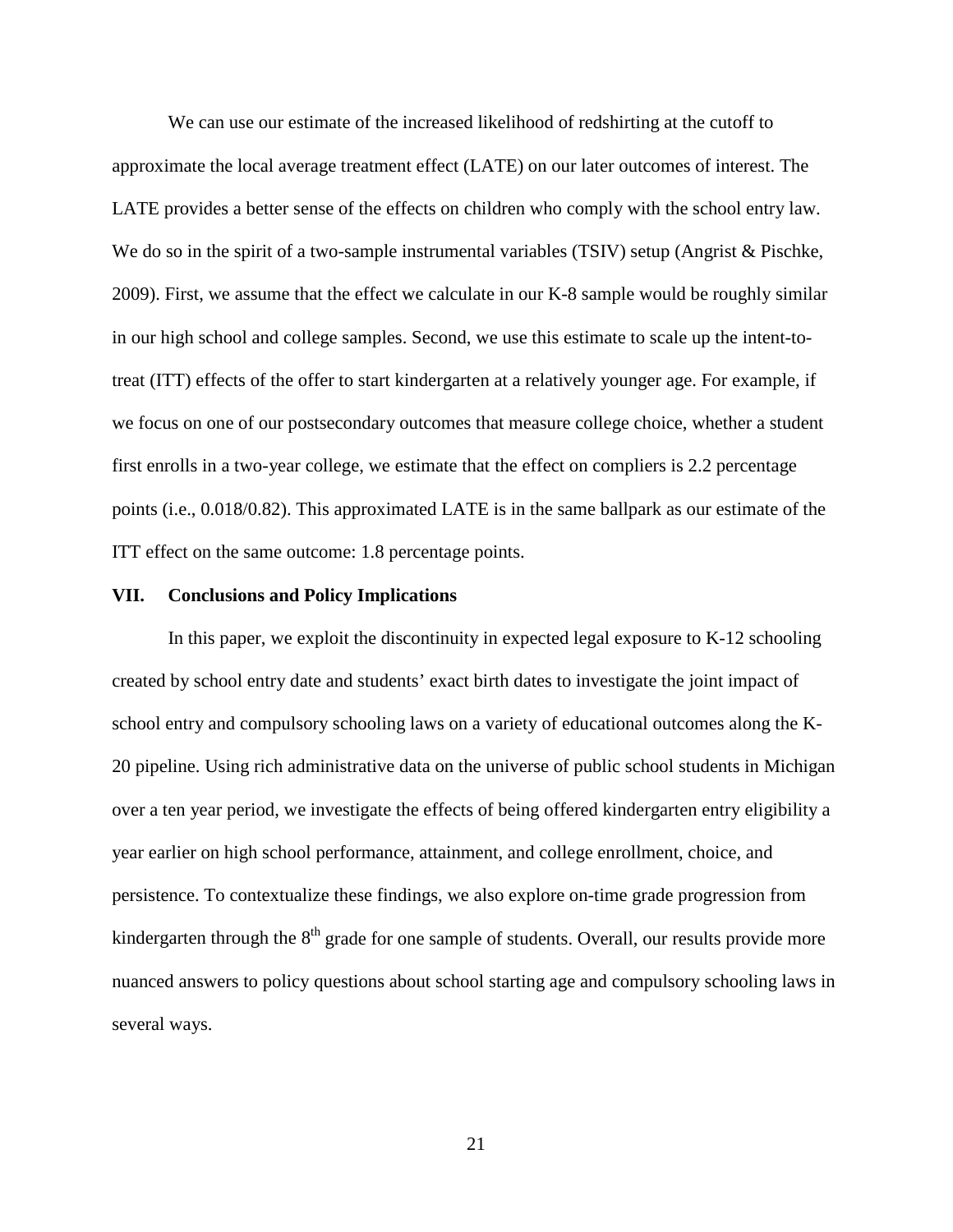Similar to previous studies in this literature (e.g., Hurwitz et al., 2015; Cook & Kang, 2013; Dobkin & Ferreira, 2010; Bedard & Dhuey, 2006), we find that students eligible to start school a year earlier (i.e., at a relatively younger age) persist at greater rates into grades 11 and 12, and complete high school at higher rates; yet, these same students demonstrate lower academic performance while in high school.

Along the postsecondary margin, we find no average effect of these laws on college enrollment (i.e., the point estimate is positive, small, and statistically insignificant). Yet, for females and economically advantaged students of both genders who are eligible to start school at a relatively younger age, we see impacts (of around 3percentage points) on college enrollment. Yet, the increases in the college-going rates for these subgroups take place entirely within the two-year college sector. For males and economically disadvantaged students eligible to enroll in kindergarten at a younger age, this set of laws seems to discourage initial matriculation in a fouryear postsecondary institution, and perhaps dampen the propensity to attend (any) college at all (i.e., coefficients for these subgroups are negative, small, and statistically significant when the outcome measures college enrollment along the extensive margin).

We also find that this set of laws fosters lower levels of postsecondary persistence among students eligible to start school at a relatively younger age. This finding is consistent with increased enrollment in two-year colleges, where degree and certificate programs are shorter and student attachment may be weaker than at four-year colleges. While speculative, it is plausible that the relative underperformance of younger students in high school accounts for some of these postsecondary effects. Similar to Dobkin & Ferreira (2010), who argue that the net impact of lower academic performance and higher attainment explains null effects on adult earnings (p. 13),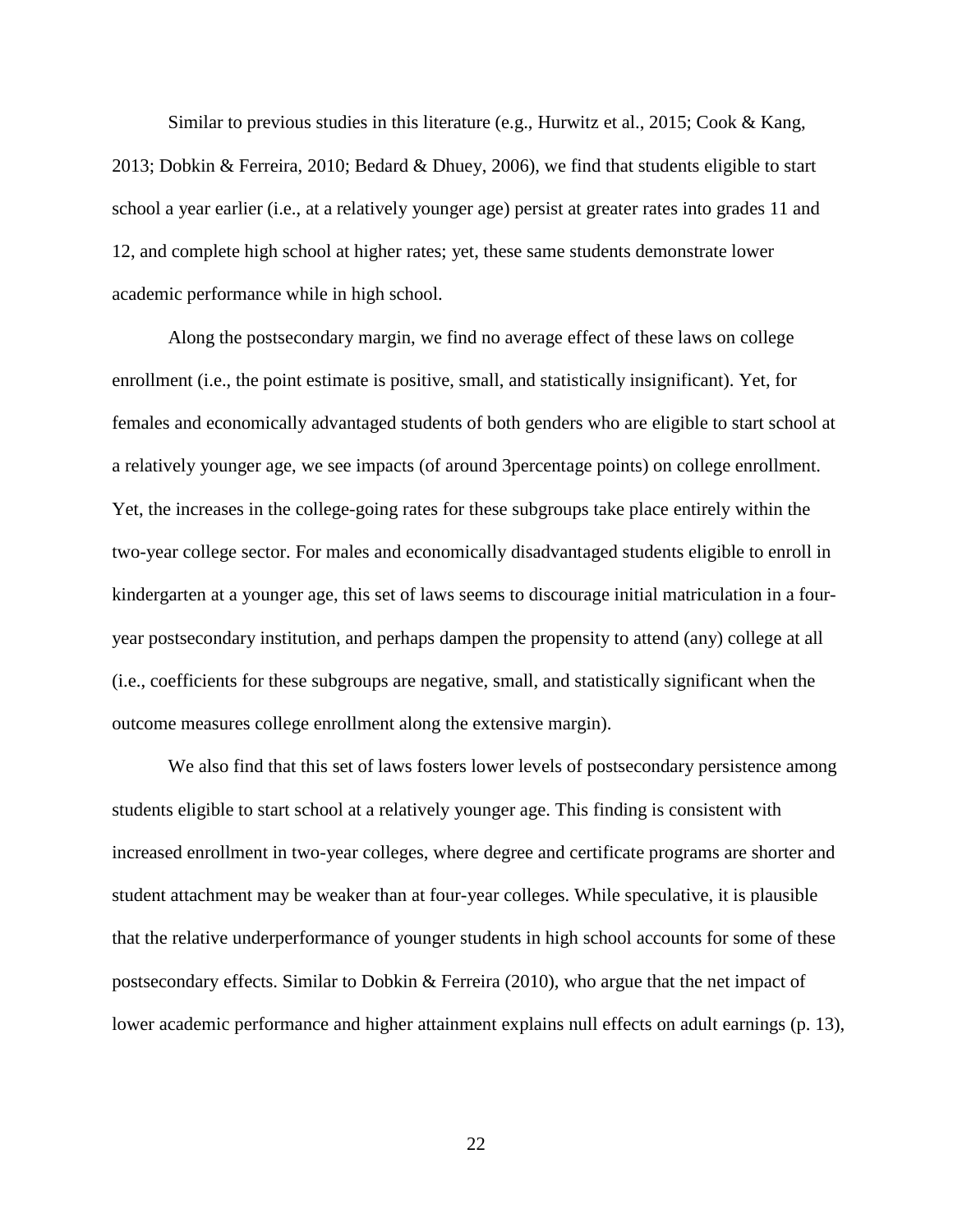we argue that an additional net impact of these laws is a shift toward (and increased reliance on) potentially lower-quality postsecondary institutions and lower overall postsecondary persistence.

Yet, the boost in the high school graduation rate of students eligible to start school at a relatively younger age generated by these laws is a net positive. The fact that this increase is concentrated among low-income, traditionally disadvantaged students suggests that compulsory schooling policies are a potentially manipulable policy lever that can be expected to affect students most at-risk for dropout. Moreover, the fact that some subgroups of relatively younger students are enrolling in college at higher rates than their older counterparts (e.g., females) suggests that inducing some students to remain in high school longer may also propel them to acquire some postsecondary education (that they may have forgone had they been able to drop out of school sooner). This may be especially true in states like Michigan where all  $11<sup>th</sup>$  graders are required to take a college entrance exam. At the same time, the increase in high school graduation rates among FARM students who are relatively young for grade does not translate into higher college enrollment rates for this same group. Thus, policies designed to increase high school graduation among disadvantaged youth may need to be coupled with additional programs and supports if college access and enrollment are to be expanded for this same population of students.

Overall, our results present a mixed picture. The differential effects of the combination of school entry and dropout policies on different subgroups of students suggest that an appropriate policy response is unlikely to come in the form of shifting school entry policies – after all, under most feasible school entry schemes, some students will always be relatively younger and others relatively older. Rather, the interesting take-away from these findings is that the inducement to obtain more schooling produced by this combination of policies generates a positive impact for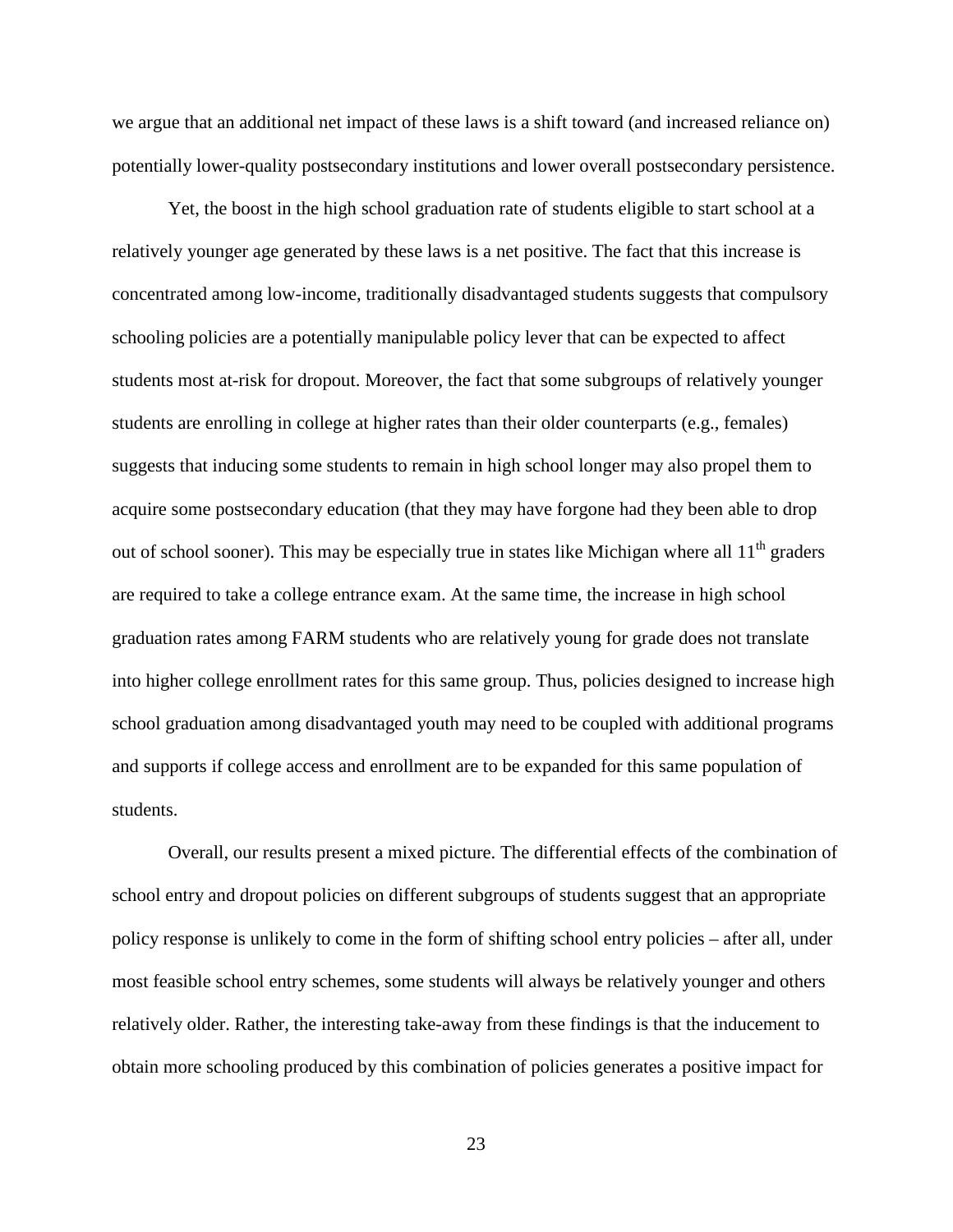disadvantaged students in terms of secondary attainment, suggesting that policies aimed at increasing exposure to schooling for disadvantaged students may increase graduation among this vulnerable population. At the same time, our findings also illustrate that this set of laws increases high school graduation rates and college-going rates (within the two-year sector) for girls, but not for boys or economically disadvantaged students. Therefore, subsequent policy efforts to smooth and improve transitions from high school to postsecondary education might fruitfully target boys and low-income students.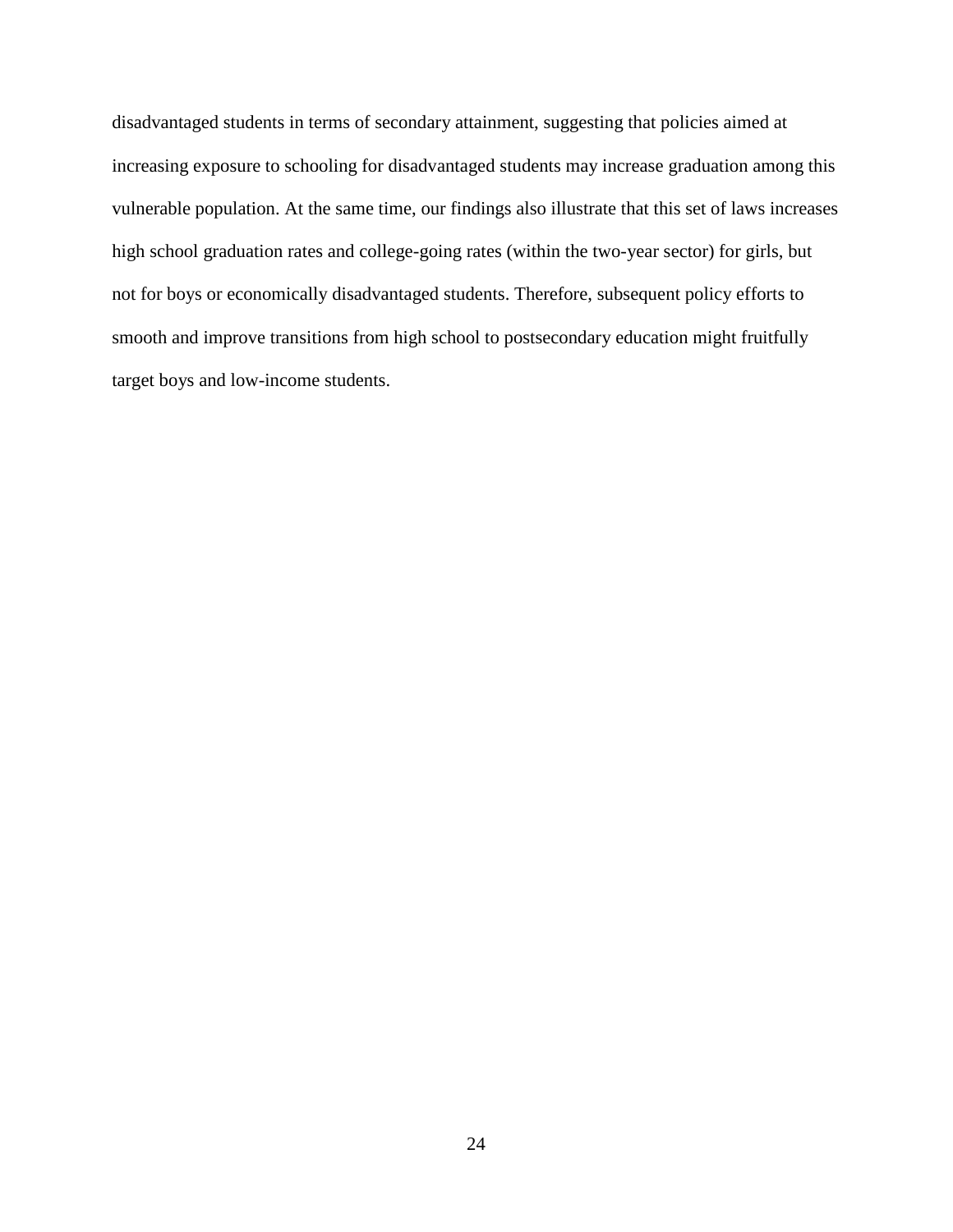#### **References**

- Angrist, J. D., & Krueger, A. B. (1991). Does Compulsory School Attendance Affect Schooling and Earnings? *The Quarterly Journal of Economics*, *106*(4), 979–1014.
- Angrist, J. D., & Krueger, A. B. (1992). The Effect of Age at School Entry on Educational Attainment: An Application of Instrumental Variables with Moments from Two Samples. *Journal of the American Statistical Association*, *87*(418), 328–336.
- Bassok, D., & Reardon, S. F. (2013). "Academic Redshirting" in Kindergarten: Prevalence, Patterns, and Implications. *Educational Evaluation and Policy Analysis*, *35*(3), 283–297.
- Bedard, K., & Dhuey, E. (2006). The persistence of early childhood maturity: International evidence of long-run age effects. *Quarterly Journal of Economics, 121(4),* 1437-1472.
- Black, S. E., Devereux, P. J., & Salvanes, K. G. (2011). Too Young to Leave the Nest? The Effects of School Starting Age. *Review of Economics and Statistics*, *93*(2), 455–467.
- Cohodes, S., & Goodman, J. (2014). Merit aid, college quality and college completion: Massachusetts' Adams scholarship as an in-kind subsidy. *American Economic Journal: Applied Economics, 6(4),* 251-285.
- Cook, P. J., & Kang, S. (2013). *Birthdays, Schooling, and Crime: New Evidence on the Dropout-Crime Nexus* (Working Paper No. 18791). National Bureau of Economic Research. Retrieved from http://www.nber.org/papers/w18791
- Datar, A. (2006). Does Delaying Kindergarten Entrance Give Children a Head Start? *Economics of Education Review*, *25*(1), 43–62.
- Deming, D., & Dynarski, S. M. (2008). The Lengthening of Childhood. *Journal of Economic Perspectives*, *22*(3), 71–92.
- Dobkin, C., & Ferreira, F. (2010). Do school entry laws affect educational attainment and labor market outcomes? *Economics of Education Review*, *29*(1), 40–54.
- Dynarski, S. M., Hemelt, S. W., & Hyman, J. M. (2013). *The Missing Manual: Using National Student Clearinghouse Data to Track Postsecondary Outcomes* (Working Paper No. 19552). National Bureau of Economic Research. Retrieved from http://www.nber.org/papers/w19552
- Elder, T. E., & Lubotsky, D. H. (2009). Kindergarten Entrance Age and Children's Achievement: Impacts of State Policies, Family Background, and Peers. *Journal of Human Resources*, *44*(3), 641–683.
- Fredriksson, P., & Ockert, B. (2014). Life-cycle effects of Age at School Start. *The Economic Journal, 124(579), 977-1004.*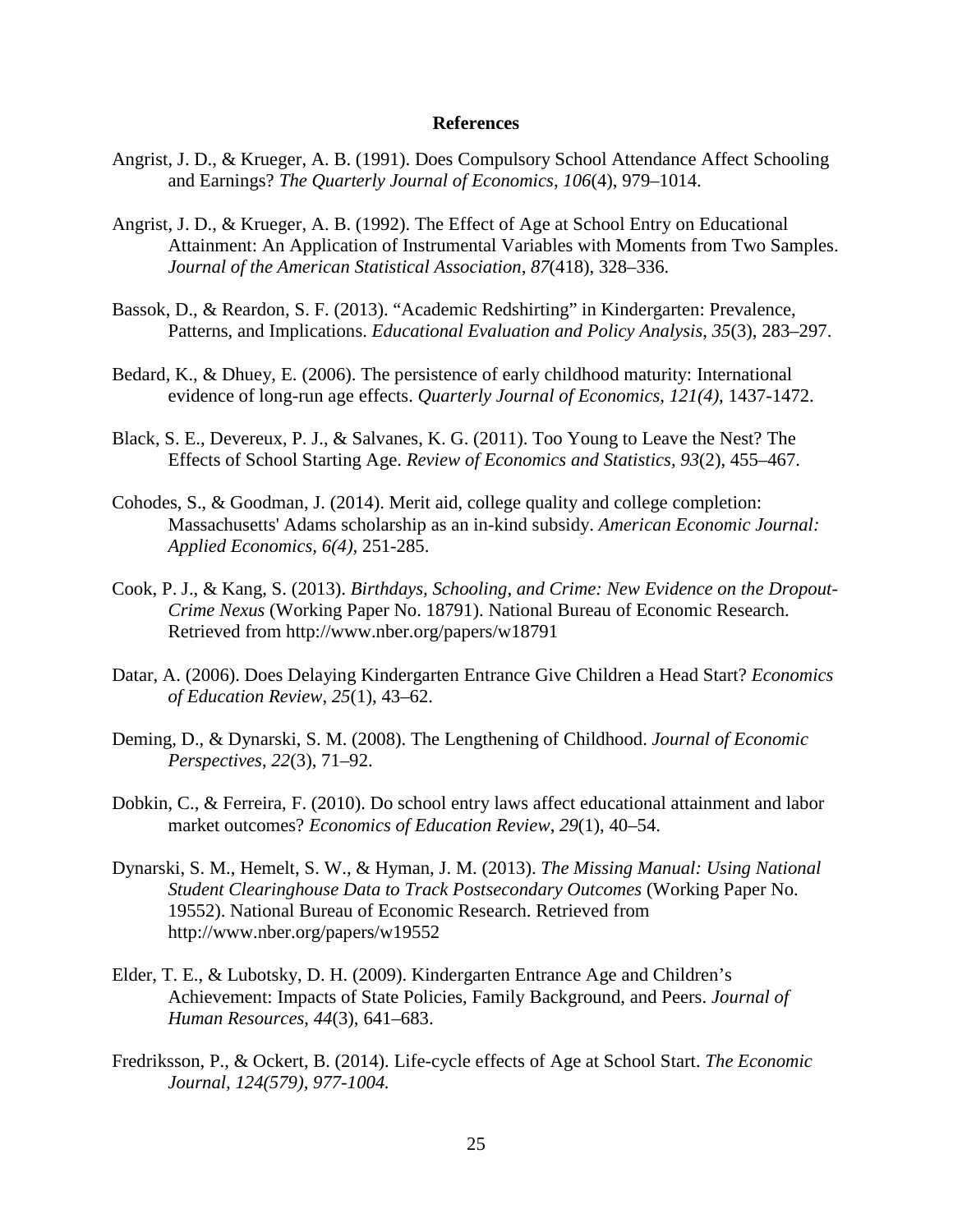- Hoekstra, M. (2009). The effect of attending the flagship state university on earnings: A discontinuity-based approach. *Review of Economics and Statistics, 91,* 171-724.
- Hurwitz, M., Smith, J., & Howell, J. S. (2015). Student age and the collegiate pathway. *Journal of Policy Analysis and Management, 34(1),* 59-84.
- McCrary, J. (2008). Manipulation of the running variable in the regression discontinuity design: A density test. *Journal of Econometrics*, *142*(2), 698-714.
- McCrary, J., & Royer, H. (2006). *The Effect of Female Education on Fertility and Infant Health: Evidence from School Entry Policies Using Exact Date of Birth* (Working Paper No. 12329). National Bureau of Economic Research. Retrieved from http://www.nber.org/papers/w12329
- McEwan, P. J., & Shapiro, J. S. (2008). The Benefits of Delayed Primary School Enrollment: Discontinuity Estimates Using Exact Birth Dates. *Journal of Human Resources*, *43*(1), 1- 29
- Nichols, A. (2012). *RD: Stata module for regression discontinuity estimation*. Boston College Department of Economics. Retrieved from http://ideas.repec.org/c/boc/bocode/s456888.html
- Oreopoulos, P. (2013). Should We Raise the Minimum School Leaving Age to Help Disadvantaged Youth? Evidence from Recent Changes to Compulsory Schooling in the United States. In J. Gruber (Ed.), *An Economic Framework for Understanding and Assisting Disadvantaged Youth*.
- Smith, J. (2009). Can Regression Discontinuity Help Answer an Age-Old Question in Education? The Effect of Age on Elementary and Secondary School Achievement. *The B.E. Journal of Economic Analysis & Policy*, *9(1),* Article 48.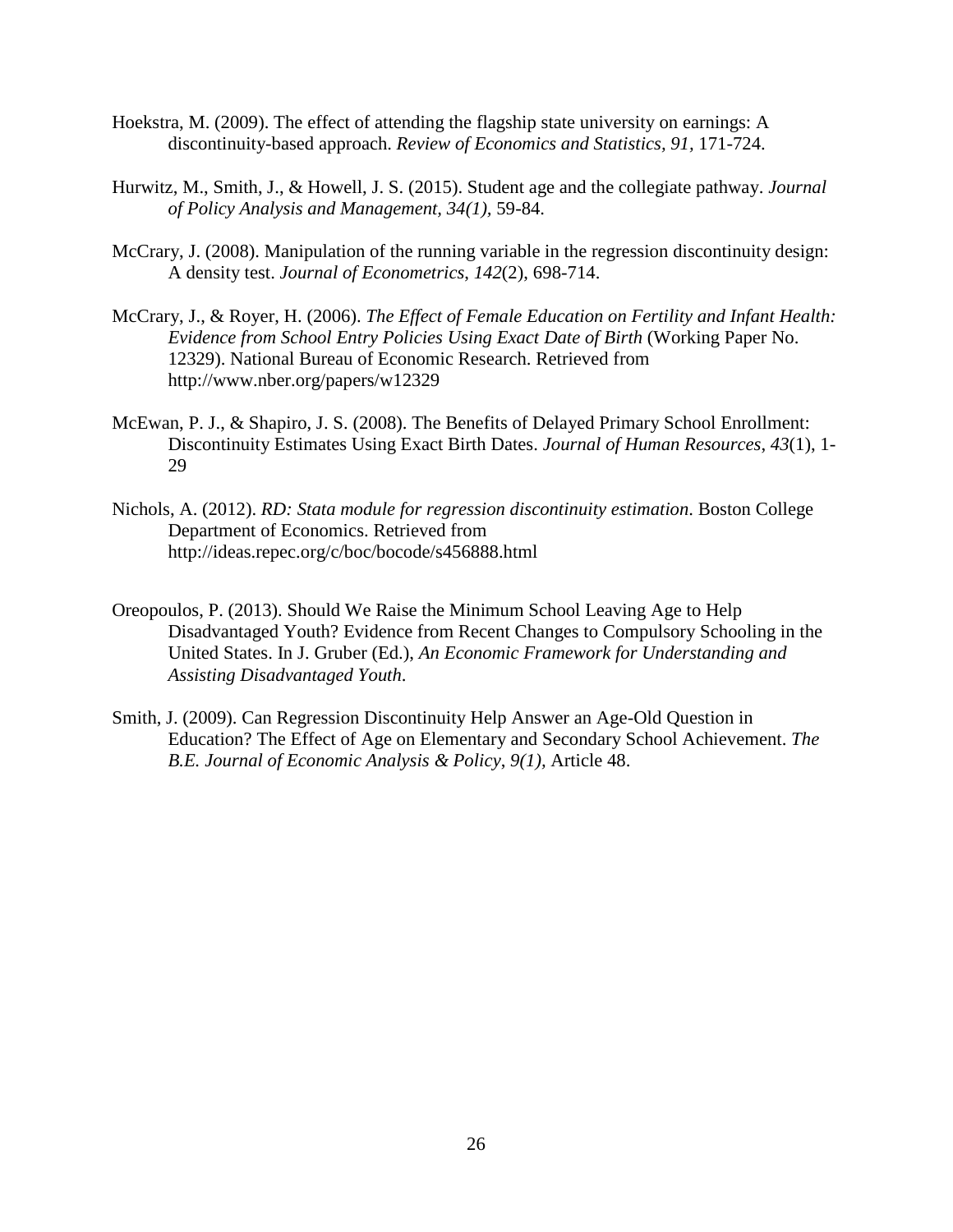# **Figure 1. Kindergarten Entry**



# **A. Age at Kindergarten Entry**

# **B. Share of On-Time Kindergarten Entrants**



Notes:  $N = 227,417$  students; Analytic (K-8) sample excludes special education students. Means are plotted for each day of birth and depicted as hallow circles; the larger the circle, the greater the number of students born on that day. A weighted local polynomial regression of degree zero fits a line on each side of the cutoff using a triangular kernel and a bandwidth of 30 days, where weights are equal to the number of students in each circle.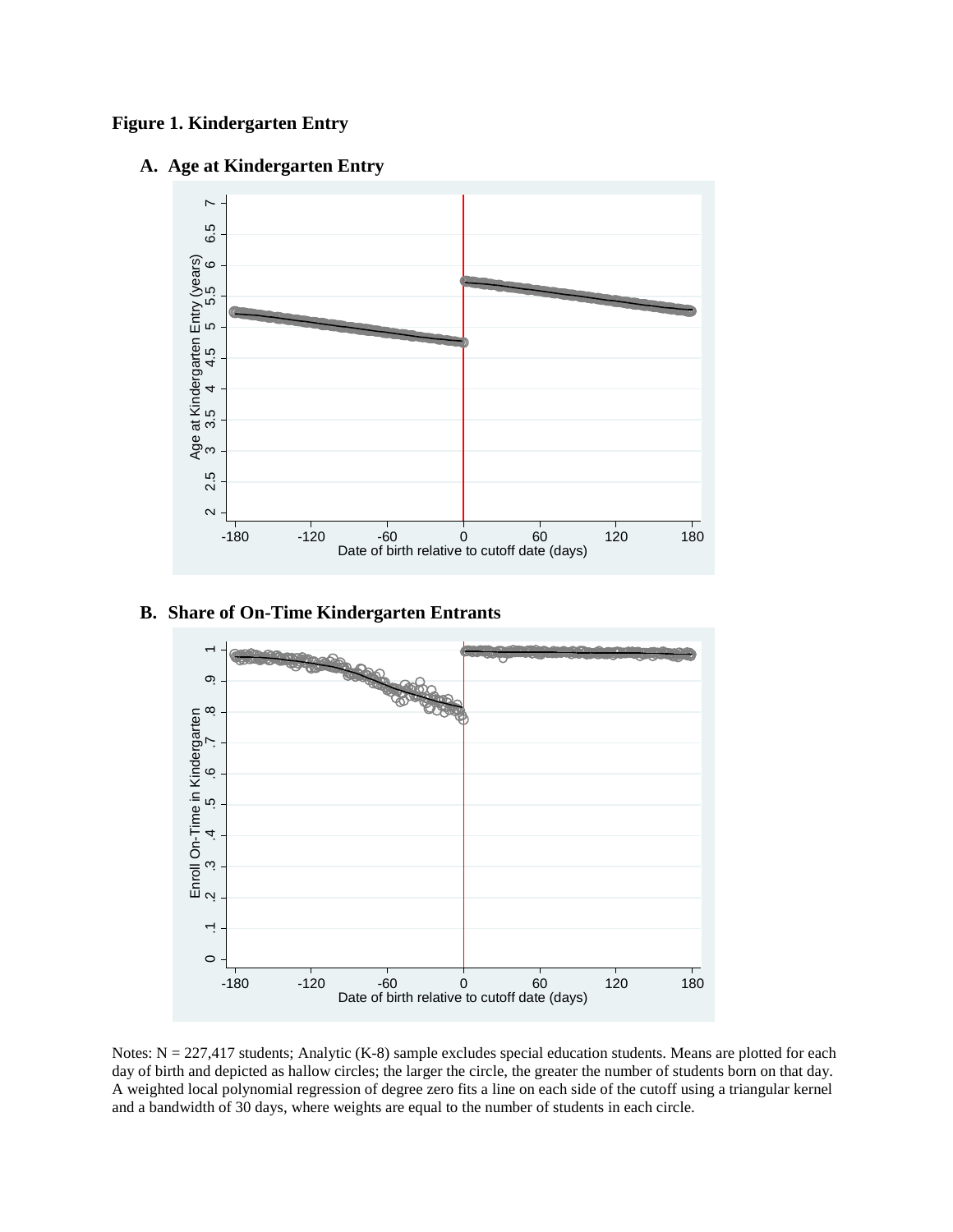**Figure 2. Sample Attrition: K-8 Sample**



Notes:  $N = 227,417$  students; Analytic sample excludes special education students. Means are plotted for each day of birth and depicted as hallow circles; the larger the circle, the greater the number of students born on that day. A weighted local polynomial regression of degree zero fits a line on each side of the cutoff using a triangular kernel and a bandwidth of 30 days, where weights are equal to the number of students in each circle.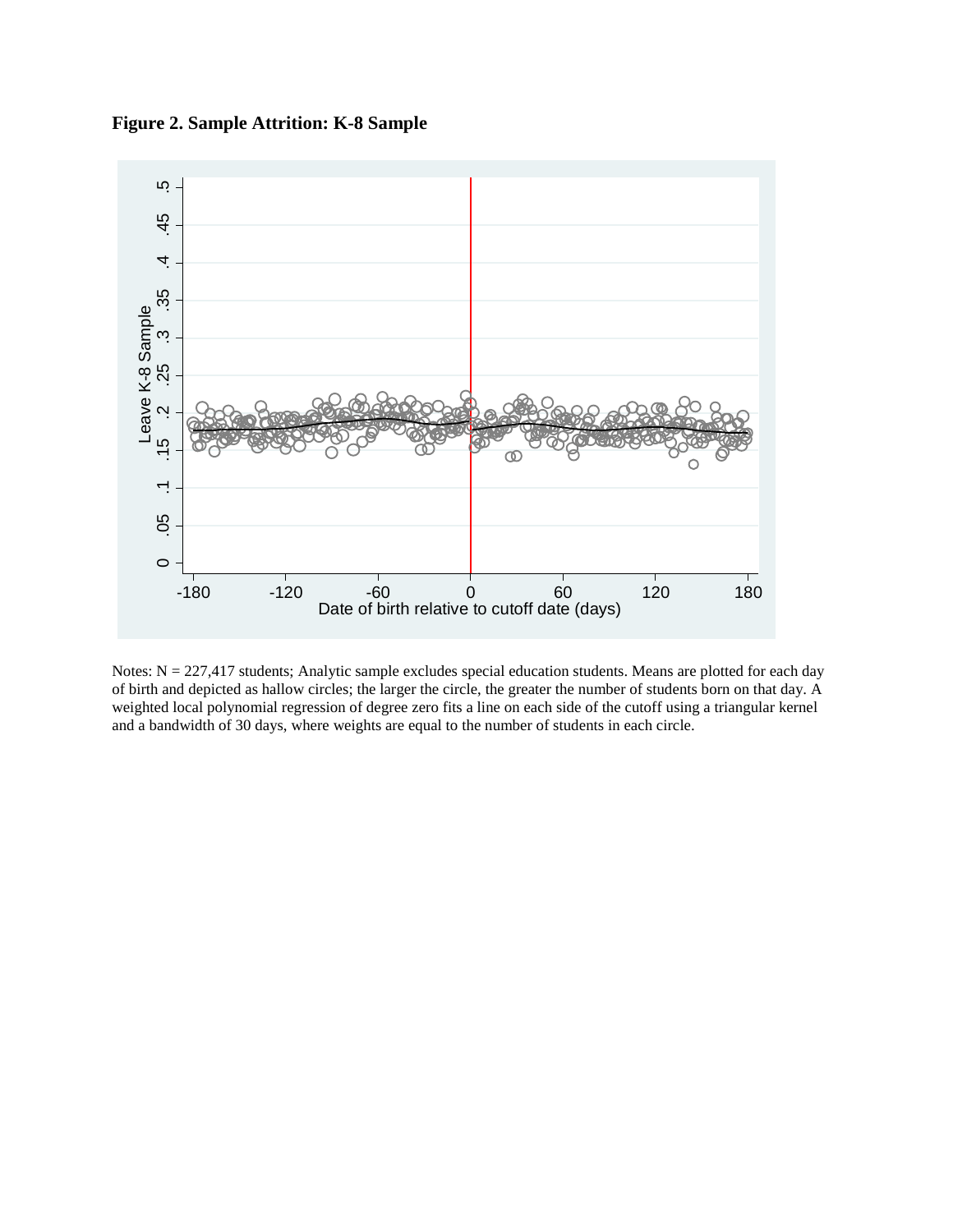**Figure 3. Effects of School Entry Eligibility on Educational Attainment in Late High School**



**A. Enroll in 11th Grade**



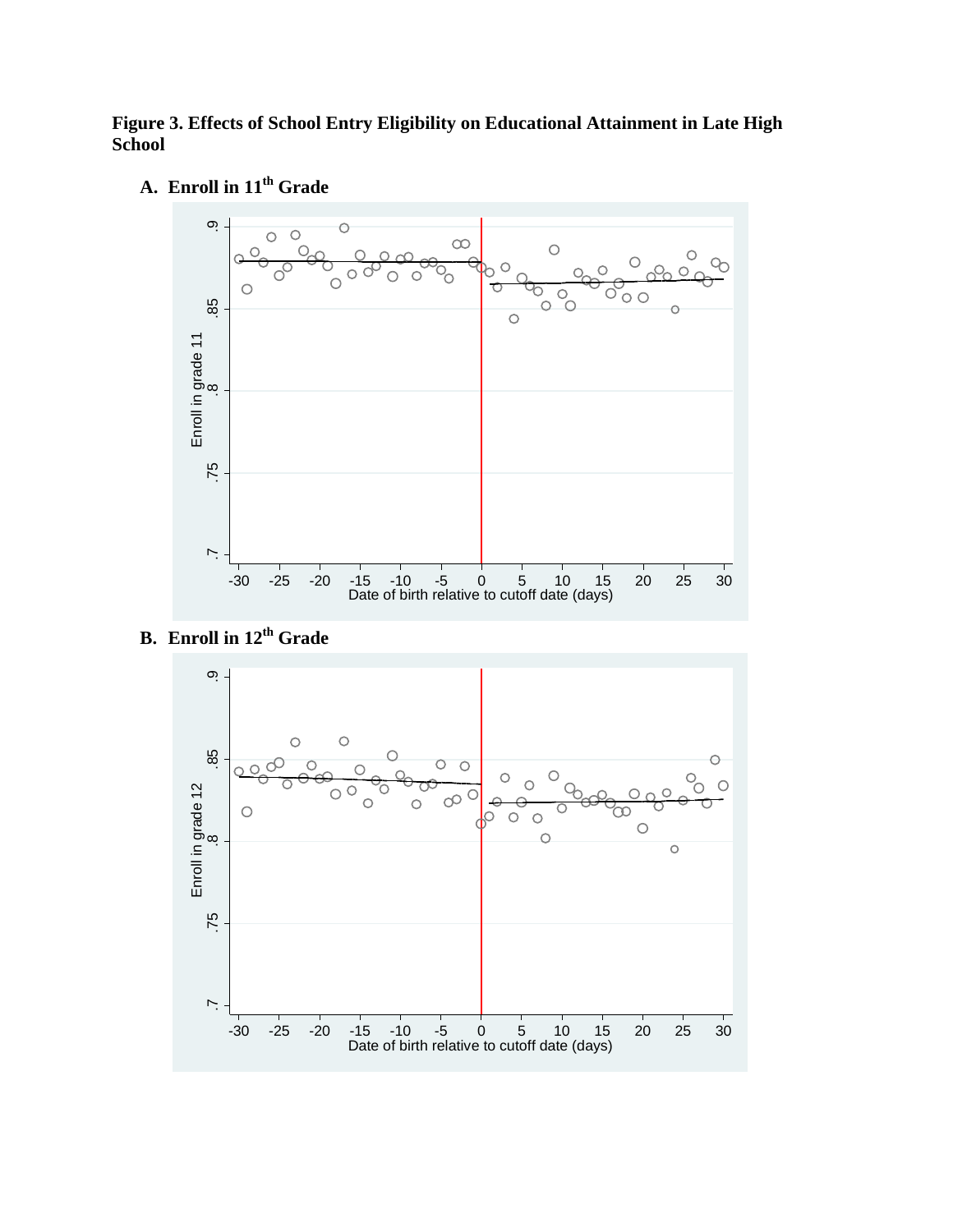# **C. Graduate from High School**



Notes:  $N = 88,612$  students; All figures use the high school sample. Means are plotted for each day of birth and depicted as hallow circles; the larger the circle, the greater the number of students born on that day. A weighted local polynomial regression of degree zero fits a line on each side of the cutoff using a triangular kernel and a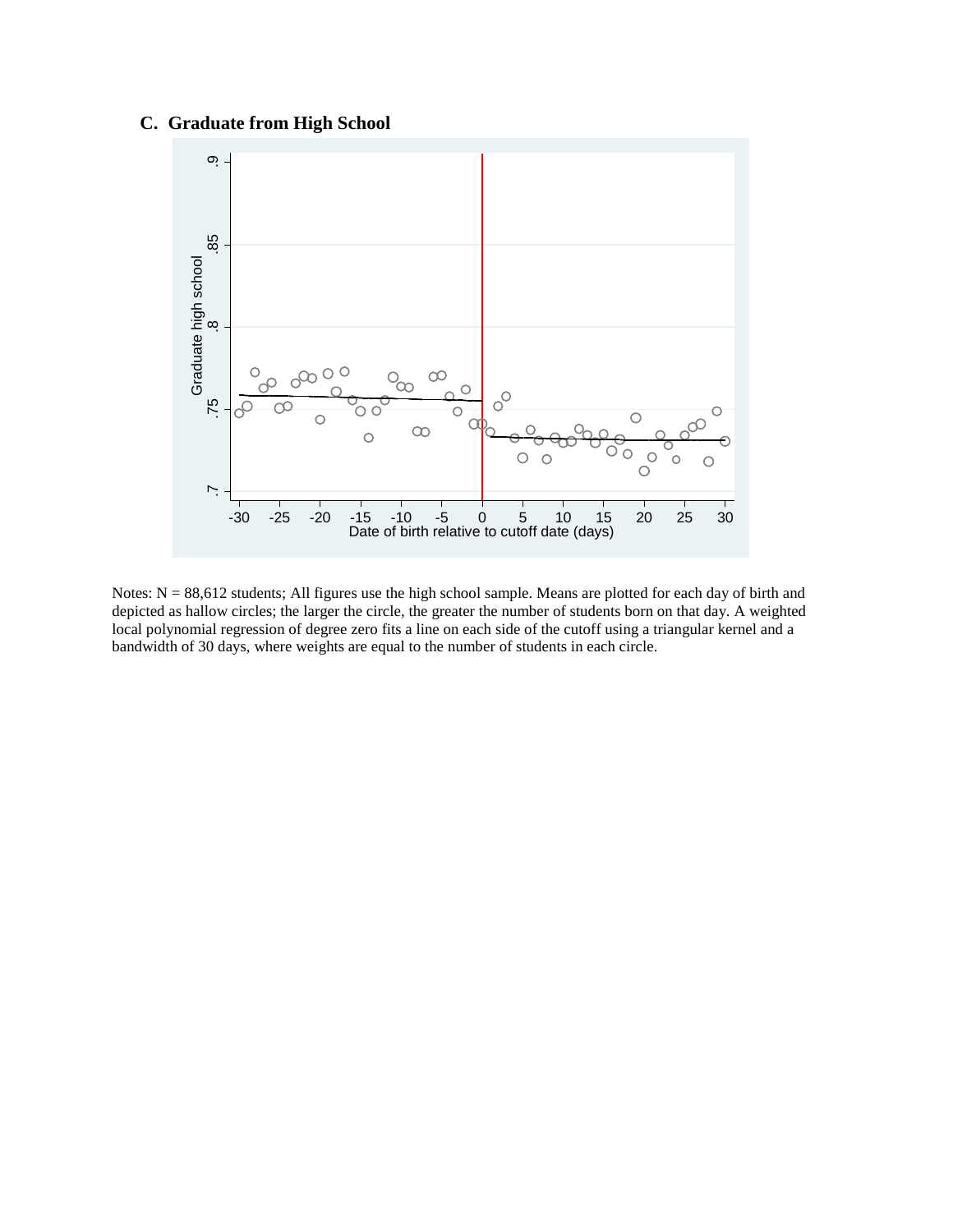**Figure 4. Effects of School Entry Eligibility on College Attendance, Choice, and Persistence**



**A. Attend College (within 3 years of expected on-time high school graduation)**

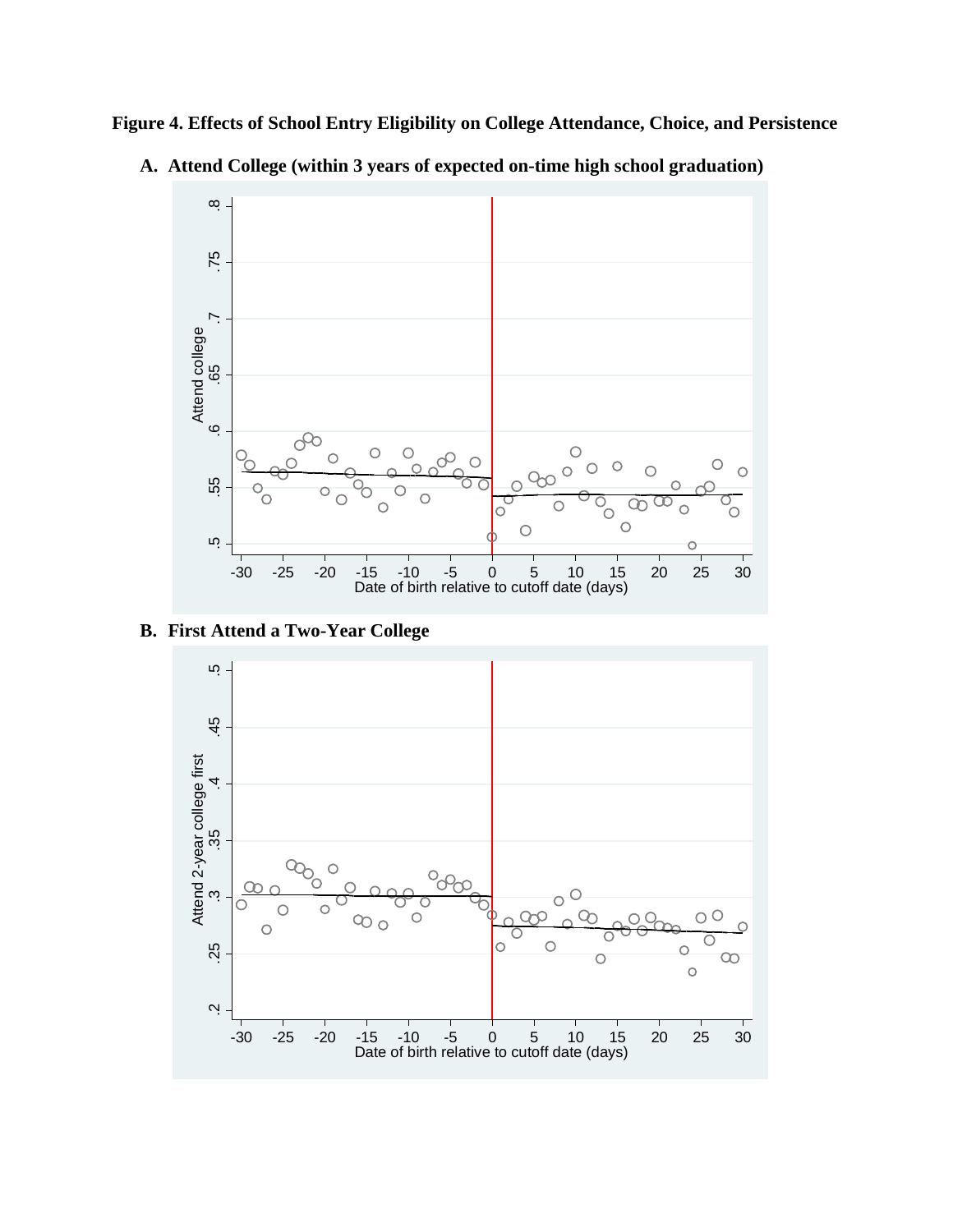# **C. First Attend a Four-Year College**



**D. Number of Semesters Enrolled in College (within 3 years of expected on-time high school graduation)**



Notes: N = 54,528 students; All figures use the college sample. Means are plotted for each day of birth and depicted as hallow circles; the larger the circle, the greater the number of students born on that day. A weighted local polynomial regression of degree zero fits a line on each side of the cutoff using a triangular kernel and a bandwidth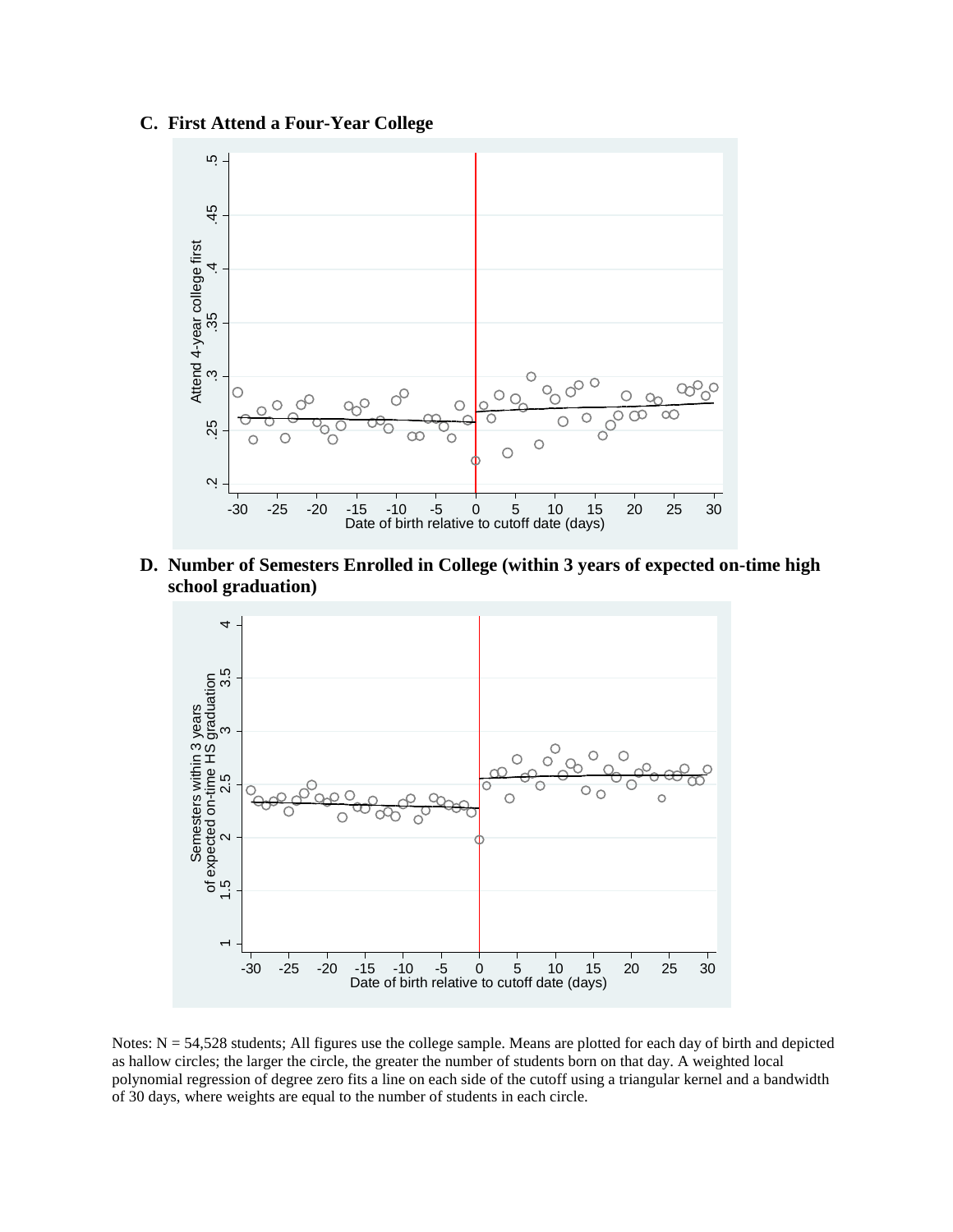# **Figure 5. Balance of Covariates at Cutoff: College Sample**



## **A. Fixed Student Characteristics**

# **B. Time-Varying Student Characteristics**



Notes:  $N = 54,528$  students; All graphs are based on the college sample. Means are plotted for each day of birth and depicted as hallow circles; the larger the circle, the greater the number of students born on that day. A weighted local polynomial regression of degree zero fits a line on each side of the cutoff using a triangular kernel and a bandwidth of 30 days, where weights are equal to the number of students in each circle. The y-axes for the fixed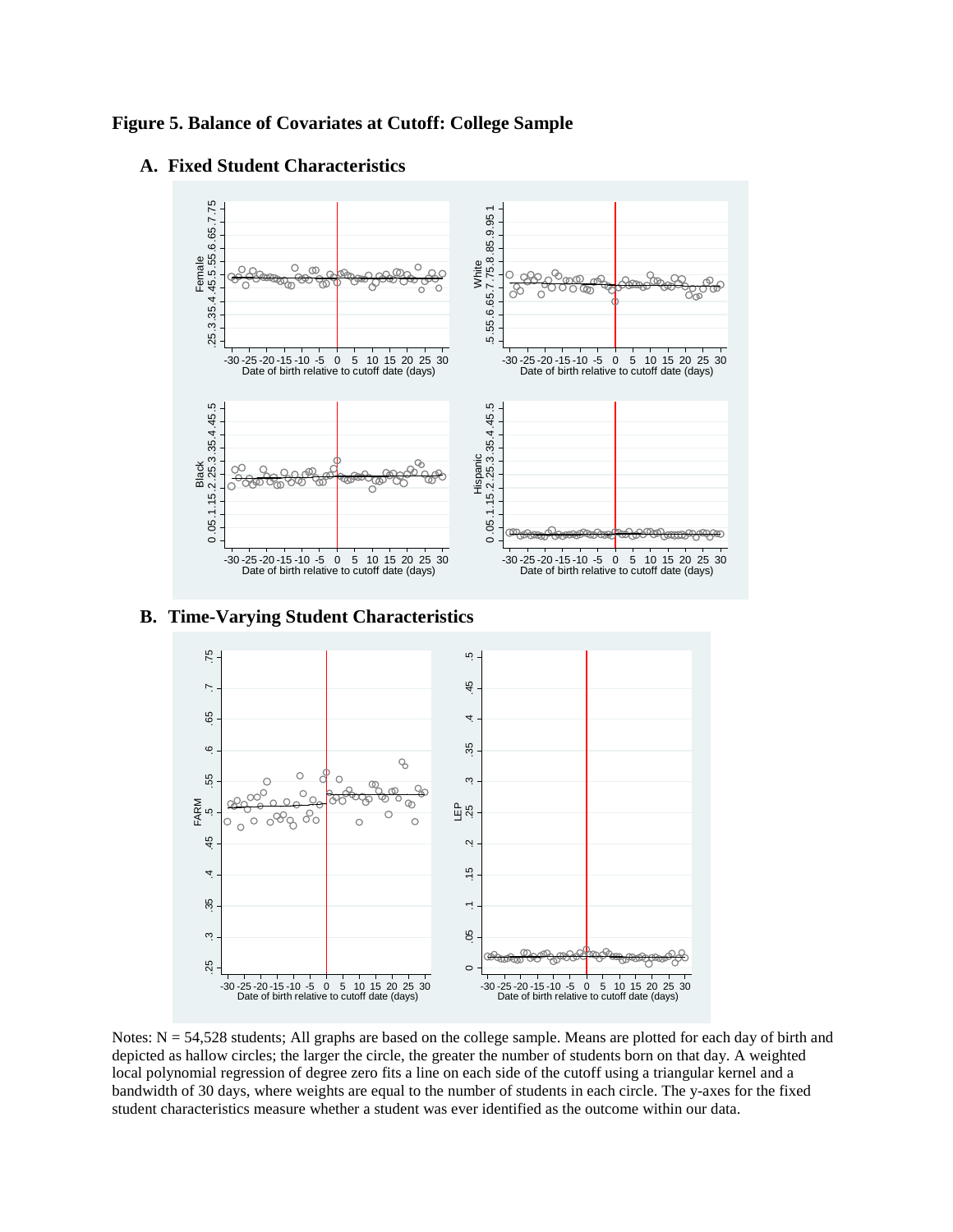

**Figure 6. Effect of School Entry Eligibility on Grade Repetition: K-8 Sample**

Notes:  $N = 186,085$  students; Analytic (K-8) sample excludes special education students as well as students who leave the data (i.e., Michigan public schools). Means are plotted for each day of birth and depicted as hallow circles; the larger the circle, the greater the number of students born on that day. A weighted local polynomial regression of degree zero fits a line on each side of the cutoff using a triangular kernel and a bandwidth of 30 days, where weights are equal to the number of students in each circle.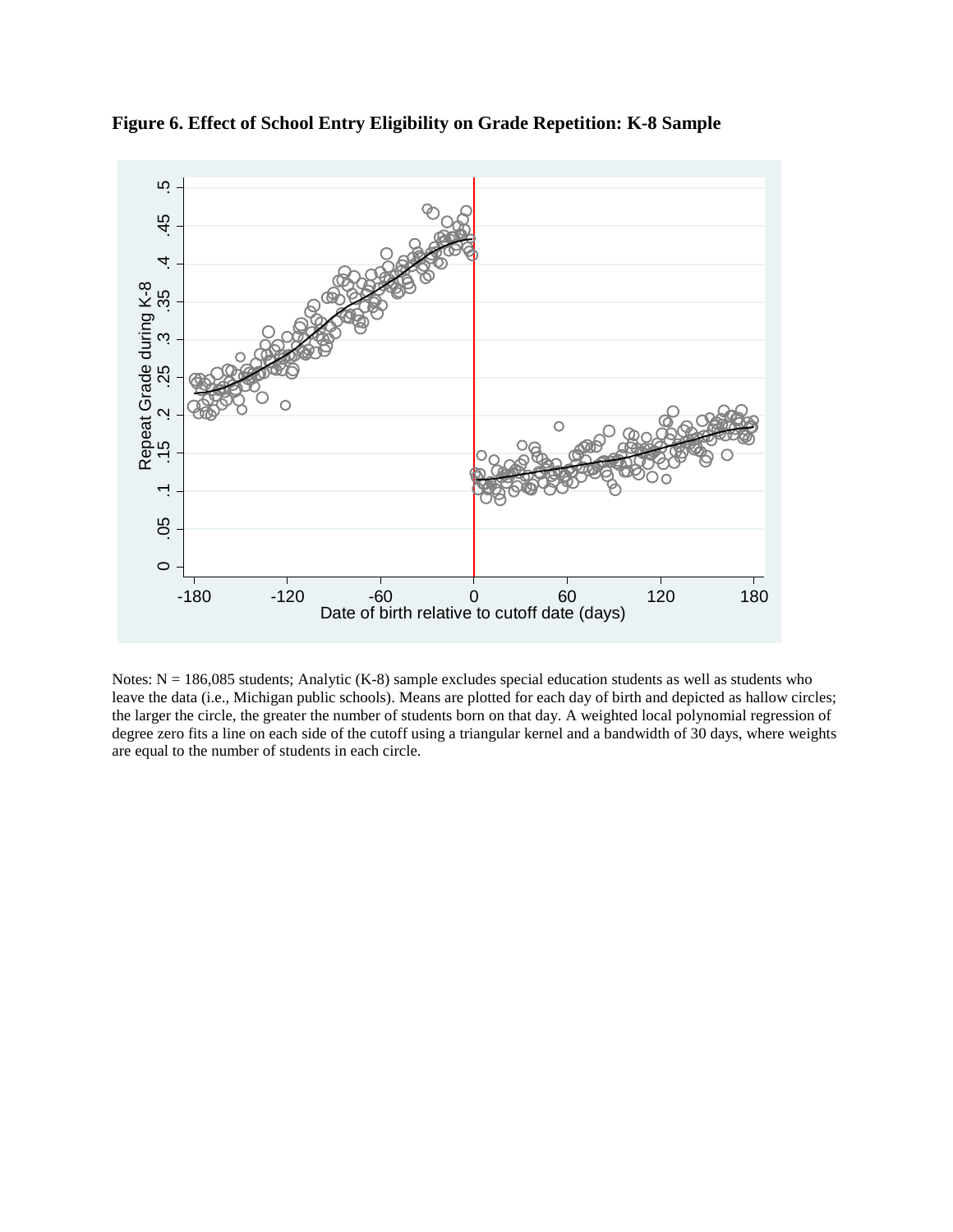



Notes: N = 29,624 students; Analytic (K-8) sample excludes special education students as well as students who leave the data (i.e., Michigan public schools). Each bar represents a separate effect estimated using a parametric RD model on a window of data that includes 30 days on each side of the cutoff.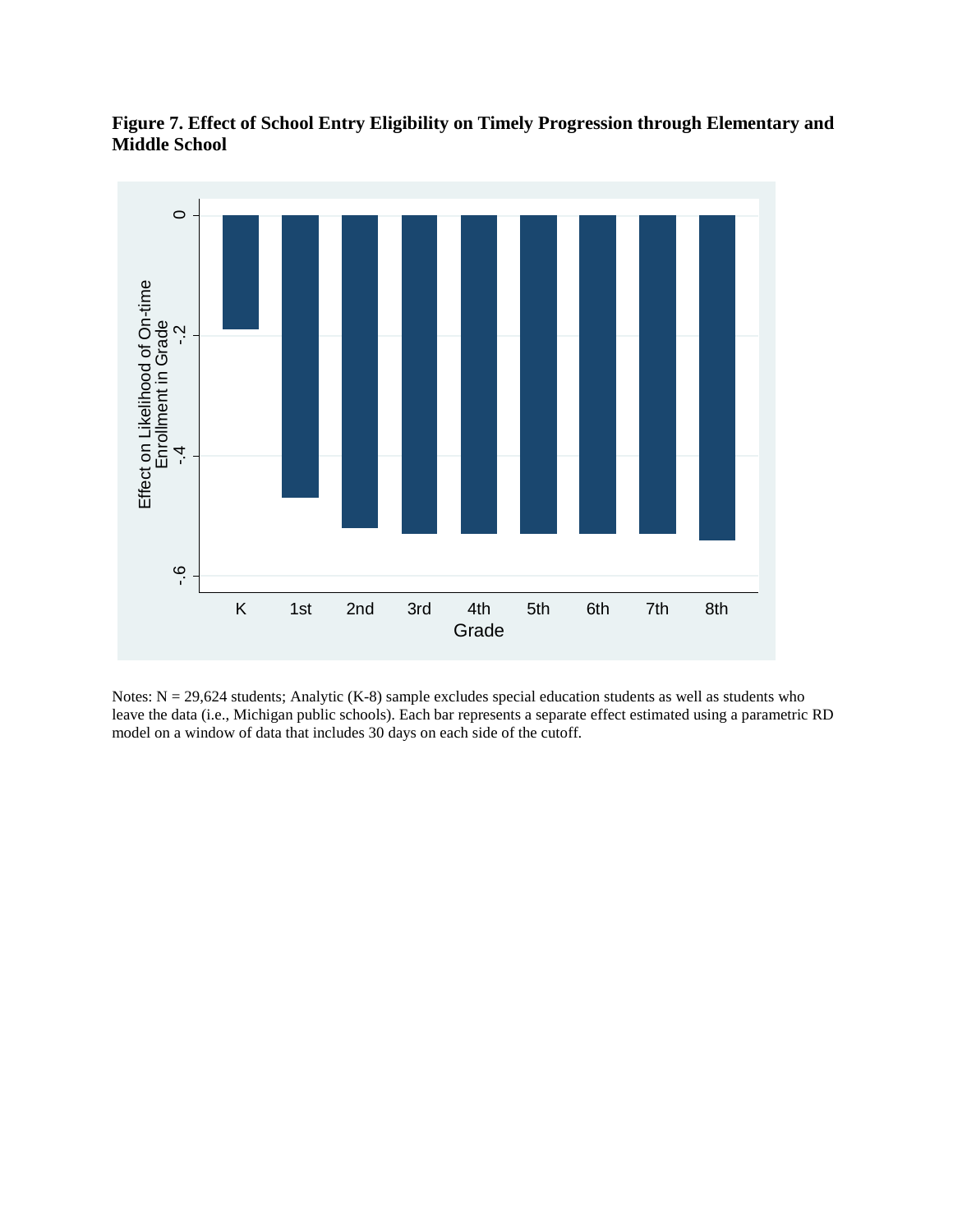# **Table 1. Descriptive Statistics by Sample**

| A. Postsecondary Sample (Born 1989 - 1992) |      |                        |      |              |               |           |  |  |  |  |  |
|--------------------------------------------|------|------------------------|------|--------------|---------------|-----------|--|--|--|--|--|
| Data window                                |      | $+/- 120 \text{ days}$ |      | $+/-45$ days | $+/-$ 30 days |           |  |  |  |  |  |
|                                            | Mean | Standard               | Mean | Standard     | Mean          | Standard  |  |  |  |  |  |
| Variable                                   |      | Deviation              |      | Deviation    |               | Deviation |  |  |  |  |  |
| Female                                     | 0.49 | 0.50                   | 0.49 | 0.50         | 0.49          | 0.50      |  |  |  |  |  |
| White                                      | 0.72 | 0.45                   | 0.71 | 0.45         | 0.71          | 0.45      |  |  |  |  |  |
| <b>Black</b>                               | 0.24 | 0.42                   | 0.24 | 0.43         | 0.24          | 0.43      |  |  |  |  |  |
| Hispanic                                   | 0.02 | 0.16                   | 0.02 | 0.16         | 0.02          | 0.15      |  |  |  |  |  |
| Other                                      | 0.01 | 0.11                   | 0.01 | 0.11         | 0.01          | 0.12      |  |  |  |  |  |
| <b>FARM</b>                                | 0.51 | 0.50                   | 0.52 | 0.50         | 0.52          | 0.50      |  |  |  |  |  |
| LEP                                        | 0.02 | 0.13                   | 0.02 | 0.13         | 0.02          | 0.13      |  |  |  |  |  |
| $\mathbf N$                                |      | 224855                 |      | 80971        | 54528         |           |  |  |  |  |  |
| B. High School Sample (Born 1989 - 1994)   |      |                        |      |              |               |           |  |  |  |  |  |

| Data window  |      | $+/- 120 \text{ days}$ |      | $+/- 45$ days         | $+/-$ 30 days |                       |  |
|--------------|------|------------------------|------|-----------------------|---------------|-----------------------|--|
| Variable     | Mean | Standard<br>Deviation  | Mean | Standard<br>Deviation | Mean          | Standard<br>Deviation |  |
| Female       | 0.49 | 0.50                   | 0.49 | 0.50                  | 0.49          | 0.50                  |  |
| White        | 0.72 | 0.45                   | 0.71 | 0.45                  | 0.71          | 0.45                  |  |
| <b>Black</b> | 0.23 | 0.42                   | 0.24 | 0.43                  | 0.24          | 0.43                  |  |
| Hispanic     | 0.03 | 0.16                   | 0.03 | 0.16                  | 0.03          | 0.16                  |  |
| Other        | 0.02 | 0.15                   | 0.02 | 0.15                  | 0.02          | 0.15                  |  |
| <b>FARM</b>  | 0.54 | 0.50                   | 0.55 | 0.50                  | 0.55          | 0.50                  |  |
| LEP          | 0.02 | 0.14                   | 0.02 | 0.15                  | 0.02          | 0.14                  |  |
| N            |      | 363588                 |      | 131341                |               | 88612                 |  |

# **C. K-8 Sample (Born 1997 - 1999)**

| Data window  | $+/- 120 \text{ days}$ |                       |      | $+/- 45$ days         | $+/-$ 30 days |                       |  |
|--------------|------------------------|-----------------------|------|-----------------------|---------------|-----------------------|--|
| Variable     | Mean                   | Standard<br>Deviation | Mean | Standard<br>Deviation | Mean          | Standard<br>Deviation |  |
|              |                        |                       |      |                       |               |                       |  |
| Female       | 0.49                   | 0.50                  | 0.49 | 0.50                  | 0.49          | 0.50                  |  |
| White        | 0.69                   | 0.46                  | 0.68 | 0.46                  | 0.69          | 0.46                  |  |
| <b>Black</b> | 0.20                   | 0.40                  | 0.20 | 0.40                  | 0.20          | 0.40                  |  |
| Hispanic     | 0.06                   | 0.24                  | 0.06 | 0.24                  | 0.06          | 0.24                  |  |
| Other        | 0.05                   | 0.21                  | 0.05 | 0.22                  | 0.05          | 0.22                  |  |
| <b>FARM</b>  | 0.62                   | 0.49                  | 0.62 | 0.48                  | 0.63          | 0.48                  |  |
| <b>LEP</b>   | 0.08                   | 0.27                  | 0.08 | 0.27                  | 0.08          | 0.27                  |  |
| N            |                        | 155893                |      | 56848                 |               | 38220                 |  |

Notes: Samples exclude special education students. See text for additional sample-specific construction details.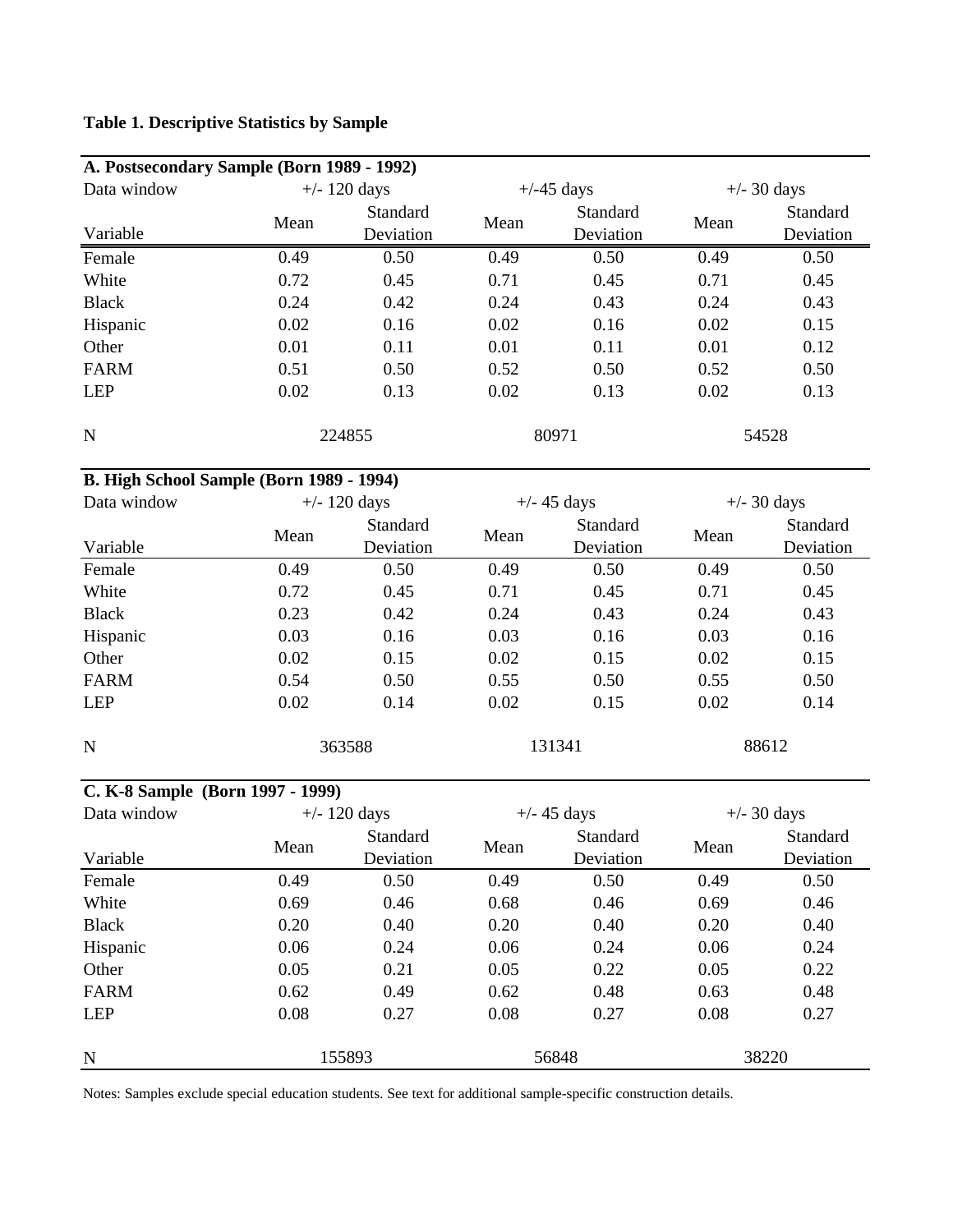|                                  |               |               | Enroll in 11th grade |               |                |               | Enroll in 12th grade |               | Graduate high school |               |                |                     |
|----------------------------------|---------------|---------------|----------------------|---------------|----------------|---------------|----------------------|---------------|----------------------|---------------|----------------|---------------------|
| Independent variable             |               | (2)           | (3)                  | (4)           | (5)            | (6)           |                      | (8)           | (9)                  | (10)          | (11)           | (12)                |
| Treat                            | $0.015***$    | $0.014***$    | $0.016***$           | $0.016***$    | $0.011***$     | $0.010***$    | $0.010*$             | $0.010**$     | $0.021***$           | $0.019***$    | $0.016***$     | $0.015***$          |
|                                  | (0.004)       | (0.004)       | (0.005)              | (0.005)       | (0.004)        | (0.004)       | (0.005)              | (0.005)       | (0.005)              | (0.005)       | (0.006)        | (0.006)             |
| Running                          | $0.000*$      | $0.000**$     | 0.000                | 0.000         | 0.000          | 0.000         | 0.000                | 0.000         | $-0.000$             | 0.000         | $-0.000$       | $-0.000$            |
|                                  | (0.000)       | (0.000)       | (0.000)              | (0.000)       | (0.000)        | (0.000)       | (0.000)              | (0.000)       | (0.000)              | (0.000)       | (0.000)        | (0.000)             |
| Treat*Running                    | $-0.000**$    | $-0.000**$    | $-0.000$             | $-0.000$      | $-0.000$       | $-0.000$      | $-0.001**$           | $-0.000$      | $-0.000$             | $-0.000$      | $-0.000$       | 0.000               |
|                                  | (0.000)       | (0.000)       | (0.000)              | (0.000)       | (0.000)        | (0.000)       | (0.000)              | (0.000)       | (0.000)              | (0.000)       | (0.000)        | (0.000)             |
| Data window                      | $+/- 45$ days | $+/- 45$ days | $+/-$ 30 days        | $+/-$ 30 days | $+/- 45$ days  | $+/- 45$ days | $+/-$ 30 days        | $+/-$ 30 days | $+/- 45$ days        | $+/- 45$ days | $+/-$ 30 days  | $+\prime$ - 30 days |
| Include student-level covariates | No.           | Yes           | No                   | Yes           | N <sub>0</sub> | Yes           | N <sub>0</sub>       | Yes           | N <sub>0</sub>       | Yes           | N <sub>0</sub> | Yes                 |
| Outcome mean                     | 0.87          | 0.87          | 0.87                 | 0.87          | 0.83           | 0.83          | 0.83                 | 0.83          | 0.74                 | 0.74          | 0.74           | 0.74                |
| N                                | 131341        | 131341        | 88612                | 88612         | 131341         | 131341        | 88612                | 88612         | 131341               | 131341        | 88612          | 88612               |

**Table 2. Effects of School Entry Eligibility on Educational Attainment through High School**

Notes: "Treat" is an indicator that denotes whether a student is eligible to start school at a relatively younger age. All models include cohort fixed effects. Standard errors clustered on day of birth appear in parenthese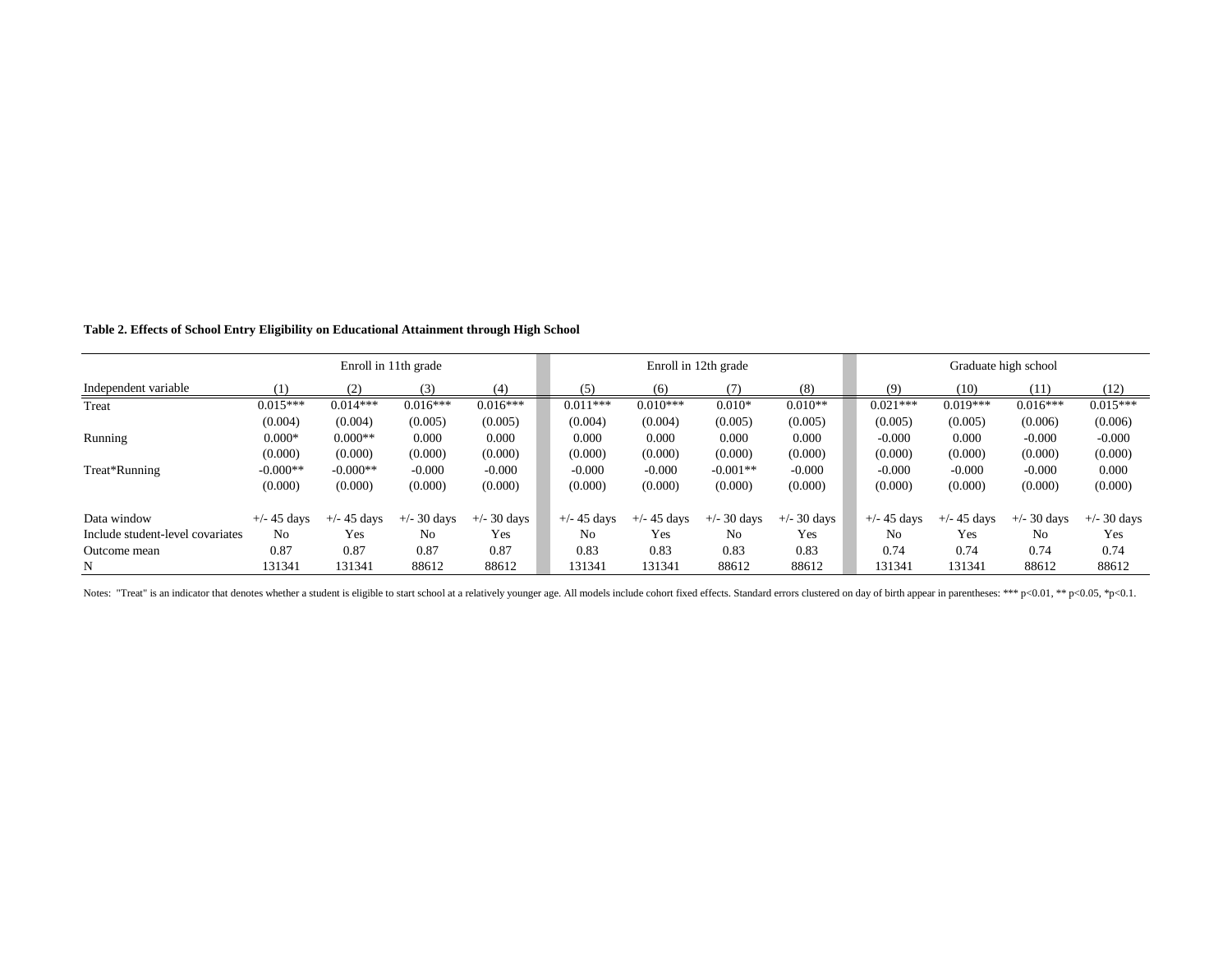| Independent variable              | (1)                   | (2)                   | (3)            | (4)           |
|-----------------------------------|-----------------------|-----------------------|----------------|---------------|
| Treat                             | $-0.356***$           | $-0.413***$           | $-0.371***$    | $-0.433***$   |
|                                   | (0.081)               | (0.070)               | (0.097)        | (0.087)       |
| Running                           | $-0.003$              | $-0.002$              | 0.001          | $-0.001$      |
|                                   | (0.002)               | (0.002)               | (0.004)        | (0.003)       |
| Treat*Running                     | 0.002                 | 0.002                 | $-0.006$       | $-0.002$      |
|                                   | (0.003)               | (0.003)               | (0.005)        | (0.005)       |
| Data window                       | $+/- 45 \text{ days}$ | $+/- 45 \text{ days}$ | $+/-$ 30 days  | $+/-$ 30 days |
| Include student-level covariates? | N <sub>o</sub>        | Yes                   | N <sub>0</sub> | Yes           |
| Outcome mean                      | 18.73                 | 18.73                 | 18.75          | 18.75         |
| N                                 | 60887                 | 60887                 | 41325          | 41325         |

# **Table 3. Effects of School Entry Eligibility on Academic Achievement in High School**

Notes: "Treat" is an indicator that denotes whether a student is eligible to start school at a relatively younger age. The ACT composite outcome records the score from a student's first attempt. All models include cohort fixed effects. Standard errors clustered on day of birth appear in parentheses: \*\*\* p<0.01, \*\* p<0.05, \*p<0.1.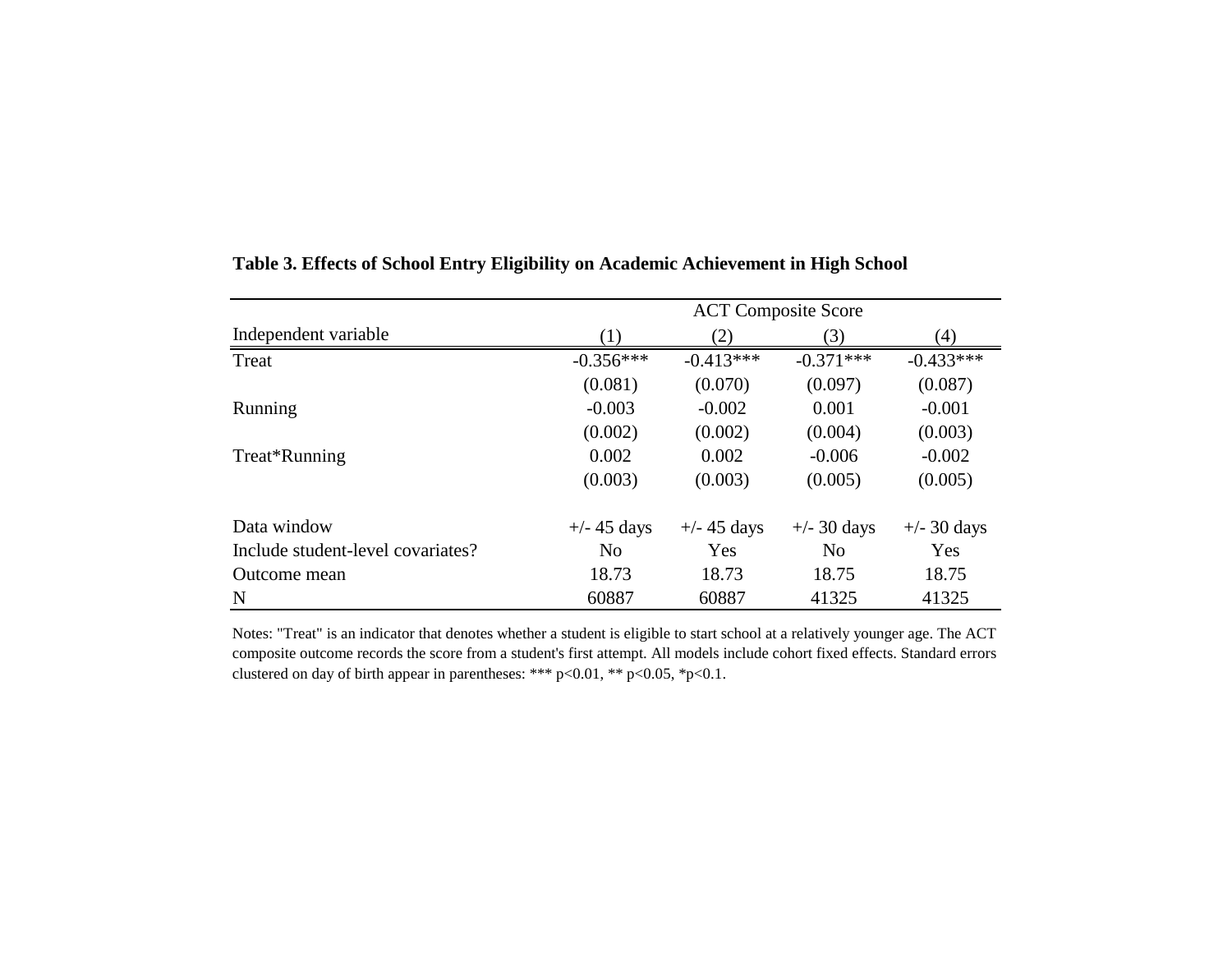**Table 4. Effects of School Entry Eligibility on College Attendance, Choice, and Persistence**

|                                   | Enroll in college (within 3 years of expected on-time<br>high school graduation) |               |               |             | First enrollment is in a 2-year college |               |                |               | First enrollment is in a 4-year college |               |                |               | Number of semesters enrolled (within 3 years of<br>expected on-time high school graduation) |               |               |               |
|-----------------------------------|----------------------------------------------------------------------------------|---------------|---------------|-------------|-----------------------------------------|---------------|----------------|---------------|-----------------------------------------|---------------|----------------|---------------|---------------------------------------------------------------------------------------------|---------------|---------------|---------------|
| Independent variable              | (1)                                                                              | (2)           | (3)           | (4)         | (5)                                     | (6)           | (7)            | (8)           | (9)                                     | (10)          | (11)           | (12)          | (13)                                                                                        | (14)          | (15)          | (16)          |
| Treat                             | 0.014                                                                            | 0.012         | 0.008         | 0.007       | $0.026***$                              | $0.026***$    | $0.019**$      | $0.018**$     | $-0.013**$                              | $-0.014**$    | $-0.011$       | $-0.011*$     | $-0.343***$                                                                                 | $-0.354***$   | $-0.375***$   | $-0.378***$   |
|                                   | (0.008)                                                                          | (0.007)       | (0.010)       | (0.009)     | (0.007)                                 | (0.007)       | (0.008)        | (0.008)       | (0.006)                                 | (0.006)       | (0.008)        | (0.007)       | (0.044)                                                                                     | (0.037)       | (0.053)       | (0.045)       |
| Running                           | 0.000                                                                            | 0.000         | $-0.000$      | 0.000       | $-0.000$                                | $-0.000$      | $-0.001$       | $-0.001$      | $0.000*$                                | $0.000**$     | $0.001*$       | $0.001**$     | 0.001                                                                                       | 0.002         | $-0.000$      | 0.000         |
|                                   | (0.000)                                                                          | (0.000)       | (0.000)       | (0.000)     | (0.000)                                 | (0.000)       | (0.000)        | (0.000)       | (0.000)                                 | (0.000)       | (0.000)        | (0.000)       | (0.001)                                                                                     | (0.001)       | (0.002)       | (0.002)       |
| Treat*Running                     | $-0.000$                                                                         | $-0.000$      | $-0.001$      | $-0.000$    | 0.000                                   | 0.000         | 0.000          | 0.000         | $-0.001**$                              | $-0.001***$   | $-0.001**$     | $-0.001*$     | $-0.005***$                                                                                 | $-0.005***$   | $-0.005*$     | $-0.004*$     |
|                                   | (0.000)                                                                          | (0.000)       | (0.001)       | (0.000)     | (0.000)                                 | (0.000)       | (0.000)        | (0.000)       | (0.000)                                 | (0.000)       | (0.000)        | (0.000)       | (0.002)                                                                                     | (0.001)       | (0.003)       | (0.002)       |
| Data window                       | $+/-$ 45 days                                                                    | $+/- 45$ days | $+/-$ 30 days | -/- 30 days | $+/- 45$ days                           | $+/- 45$ days | $+/- 30$ days  | $+/-$ 30 days | $+/- 45$ days                           | $+/- 45$ days | $+/-$ 30 days  | $+/-$ 30 days | $+/- 45$ days                                                                               | $+/- 45$ days | $+/-$ 30 days | $+/-$ 30 days |
| Include student-level covariates? | N <sub>0</sub>                                                                   | Yes           | No            | Yes         | N <sub>0</sub>                          | Yes           | N <sub>0</sub> | Yes           | No.                                     | Yes           | N <sub>0</sub> | Yes           | No.                                                                                         | Yes           | No            | Yes           |
| Outcome mean                      | 0.55                                                                             | 0.55          | 0.55          | 0.55        | 0.29                                    | 0.29          | 0.29           | 0.29          | 0.27                                    | 0.27          | 0.27           | 0.27          | 2.46                                                                                        | 2.46          | 2.45          | 2.45          |
| N                                 | 80971                                                                            | 80971         | 54528         | 54528       | 80971                                   | 80971         | 54528          | 54528         | 8097                                    | 80971         | 54528          | 54528         | 80971                                                                                       | 80971         | 54528         | 54528         |

Notes: "Treat" is an indicator that denotes whether a student is eligible to start school at a relatively younger age. All models include cohort fixed effects. Standard errors clustered on day of birth appear in parenthese